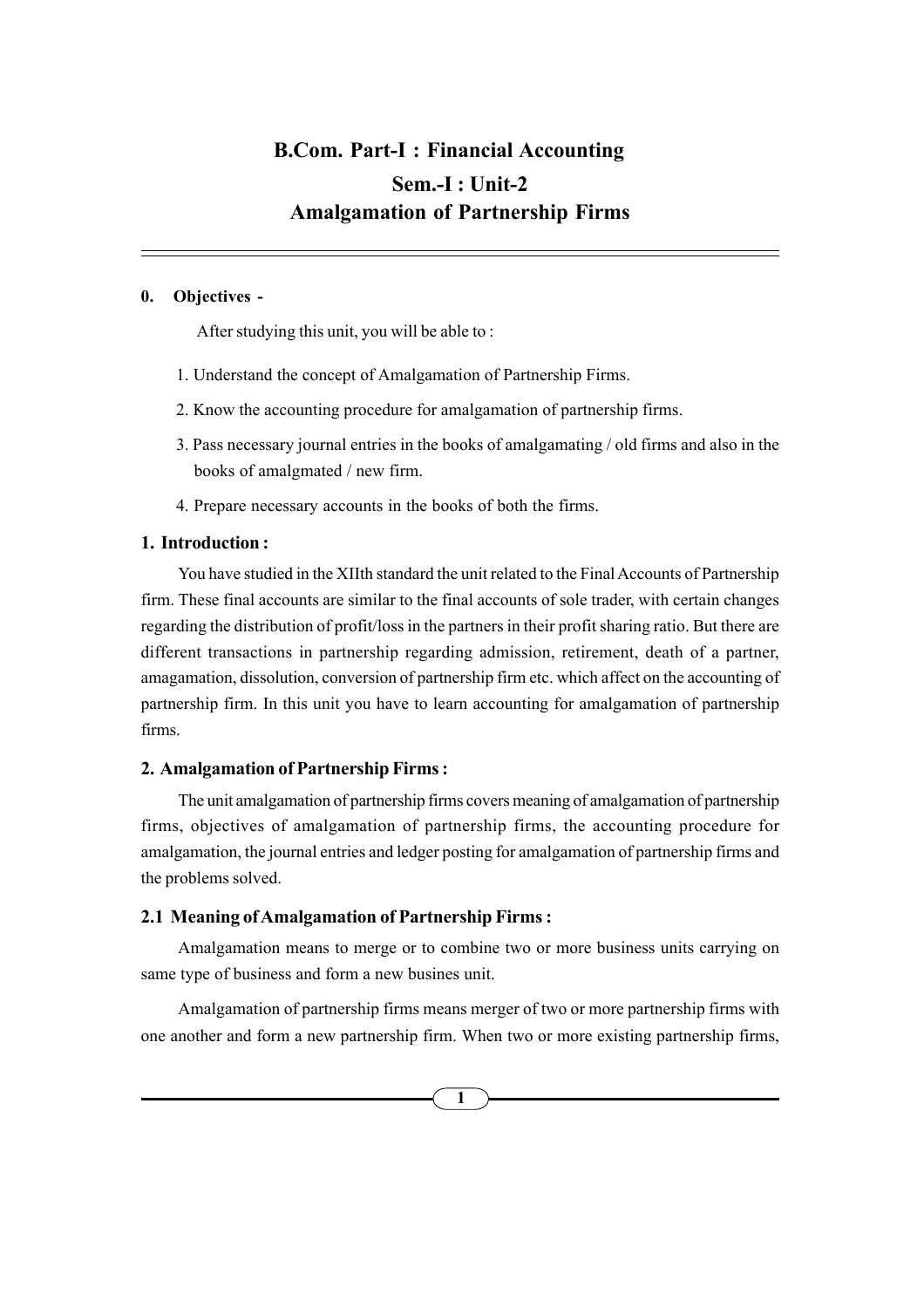carrying on same type of business, come together end their separate entity and form a new firm it is called as amalgamation of partnership firms.

Amalgamation may be formed with any one of the following ways :

i) Merging of two or more existing sole proprietors into each another and form a new partnership firm.

ii) Merging one existing partnership firm with one existing sole proprietor and form a new partnership firm.

iii) Absorbing one existing partnership firm by another existing partnership firm.

iv) Merging two or more existing partnership firms with one another and form a new partnership firm.

### 2.2 Objectives of Amalgmation of Partnership firms :

Amalgamation of partnership firm is done to achive the following objectives :

i) To avoid the cut-throat competition.

ii) To minimize the common expenses of business.

iii) To get advantage of large scale business.

iv) To strengthen the capital position.

v) To get advantage of expertise of different people, etc.

### 2.3 Accounting Procedure forAmalgamation of Partnership Firms :

Accounting for amalgamation of partnership firms includes closing the books of accounts of amalgamating / old firms and opening the books of accounts of amalgamated / new firm. There are two methods used for closing the books of accounts -

1. Revaluation Method, and 2. Realisation Method.

In Revaluation Method, a Revaluation or Profit & Loss Adjustment A/c is prepared to record the effect of increase or decrease in the value of assets and liabilities. In Realisation Method, the purchase price is calculated and all assets and outsider liabilities are transferred to Realisation A/c at book values. In this unit the Revaluation Method is followed. As per this method, for closing the books of accounts of old firms journal entries are to be passed taking into consideration the following points :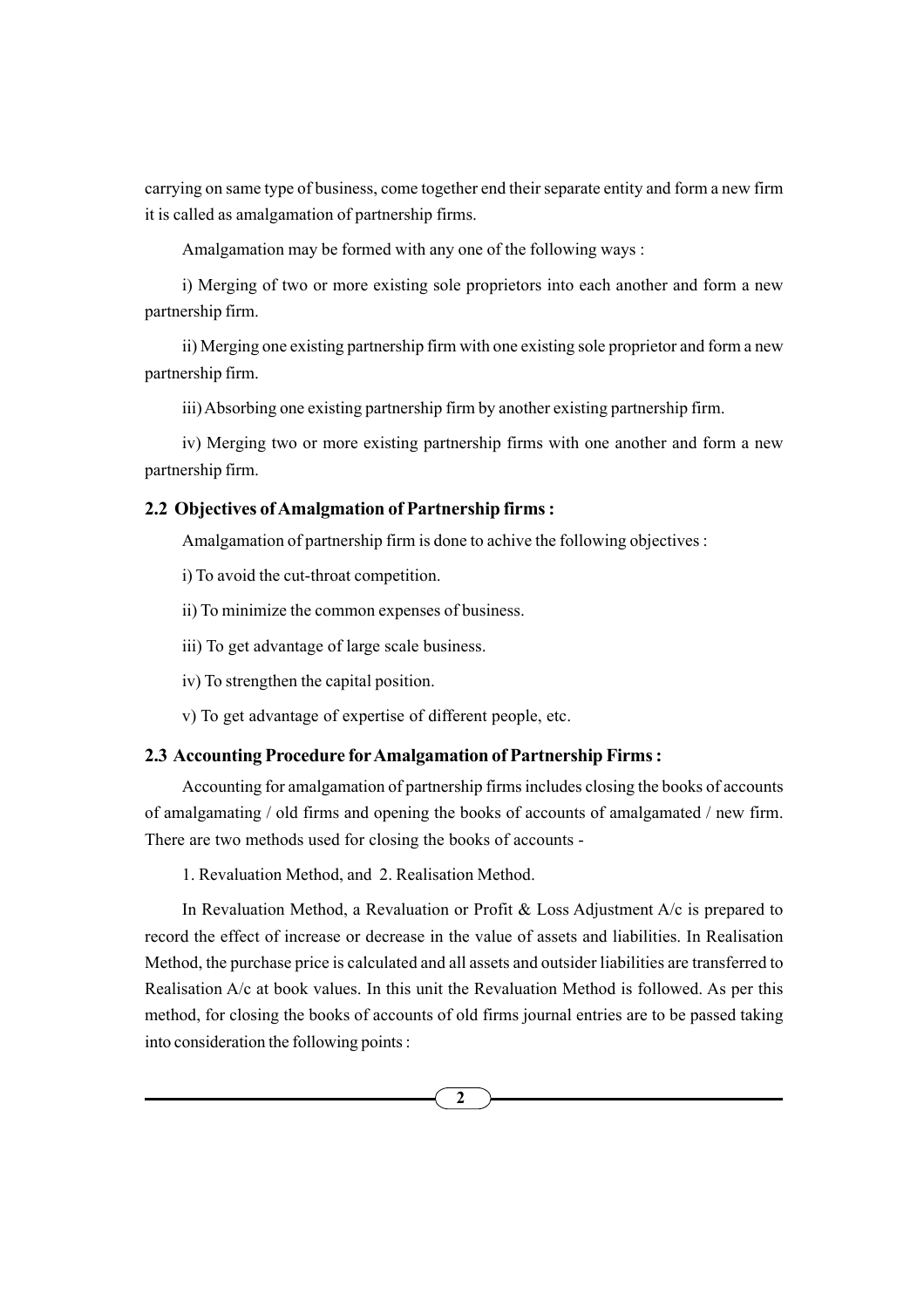i) Revaluation of Assets and liabilities.

ii) Creation of Goodwill.

iii) Close Reserves and other Profit Accounts.

iv) Close Loss Account.

v) Close Assets and Liabilities Accounts which are not taken over by the new firm.

vi) Transfer / close Assets and Liabilities Accounts which are taken over by the new firm.

vii) Close Capital Accounts of the partners.

To open the books of accounts of the New Firm the journal entries are to be passed taking into consideration the following points :

i) Assets of the old firm taken over by the new firm.

ii) Liabilities of the old firm taken over by the new firm.

iii) Capitals of the partners of the old firm taken over by the new firm.

iv) Adjustment of Goodwill.

v) Adjustment of Capitals of the Partners.

### 2.4 Journal Entries and Ledger Accounts for Amalgamation of Partnership Firms:

In the amalgamation of partnership firms closing entries and opening entries are to be passed. The closing entries are to be passed to close the books of accounts of amalgamating / old firms and the opening entries are to be passed to open the books of accounts of amalgamated/ new firm.

#### Journal Entries in the Books of Old Firms (Closing Entries) :

i) For Revaluation of Assets and Liabilities : Assets and Liabilities of the old firms may be revalued at the time of amalgamation. There may be increase or decrease in the values of assets and liabilities which shows profit or loss. To record this profit or loss a Profit & Loss Adjustment  $A/c$  or Revaluation  $A/c$  is to be opened. The net profit or loss on this account is to be transferred to Partner's Capital A/c in the old profit sharing ratio. For this purpose following journal entries are to be passed.

a) For increase in the value of asset and decrease in the value of Liability, which shows revalution profit.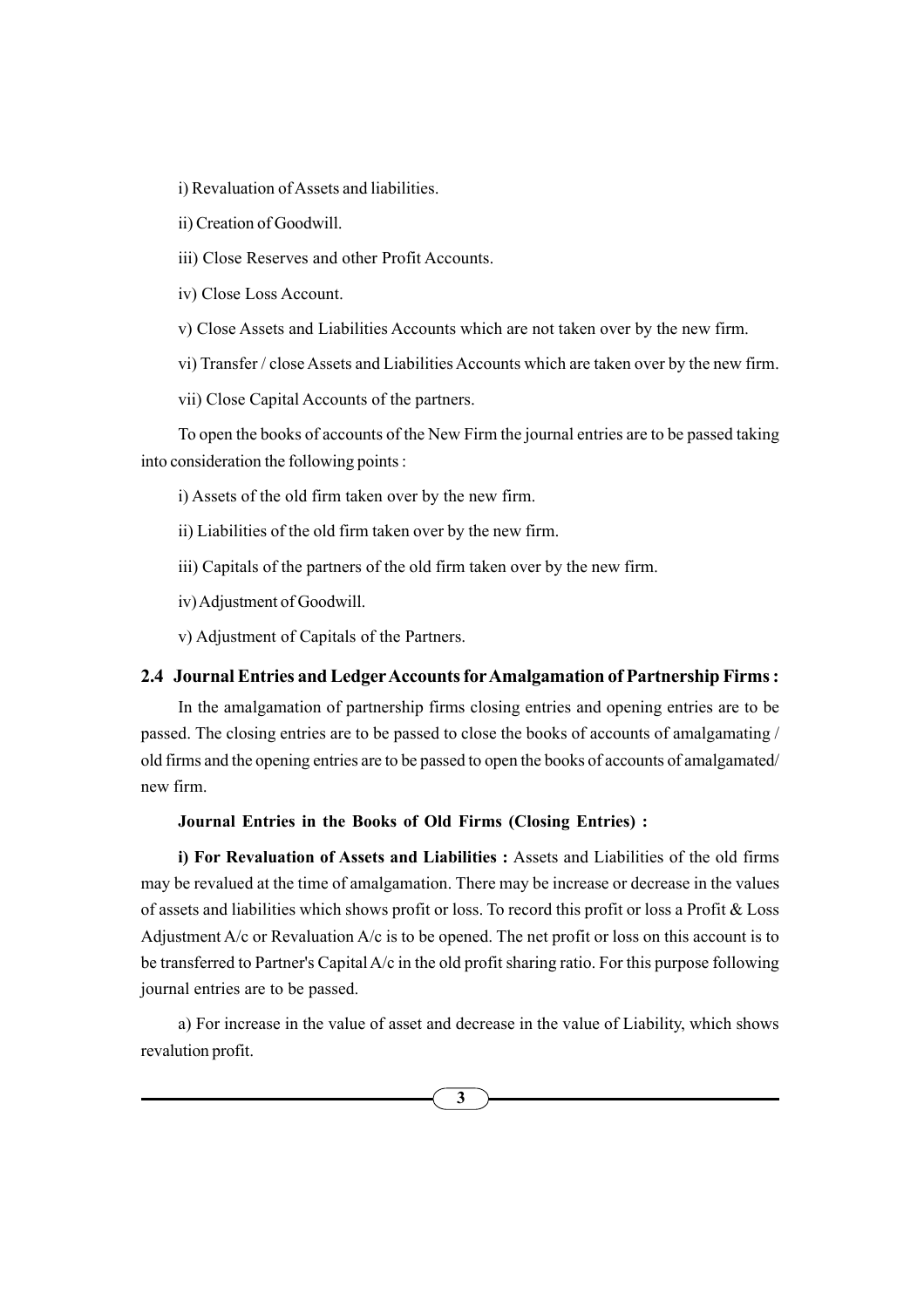Particular Asset / Liability A/c ........... Dr.

To Profit & Loss Adjustment A/c / Revaluation A/c

b) For decrease in the value of asset and increase in the value of liability which shows revaluation losss.

Profit & Loss Adjustment A/c / Revaluation A/c......... Dr.

Particular Asset / Liability A/c

c) For closing the Profit & Loss Adjustment A/c / Revaluation A/c and transferring profit.

Profit & Loss Adjustment A/c / Revaluation A/c......... Dr.

To Partner's Capital A/cs

(If there is a loss, a reverse entry will be passed)

ii) For Creation of Goodwill : If there is no goodwill account in the books of the old firm and if it is to be created the following entry will be passed,

Goodwill A/c ...................... Dr.

To Partner's Capital A/cs

(Goodwill is to be transferred in the old profit sharing ratio)

iii) For closing Reserves and Profit Accounts : The balance on these accounts is to be transferred to Partiner's Capital A/cs in the old profit sharing ratio.

Reserves A/c ................. Dr.

Profit & Loss A/c (Cr. Balance) ............Dr.

To Partner's Capital A/cs

iv) For closing Loss Account : The Profit & Loss A/c showing Dr. balance is a loss account It appears on the asset side of the Balance sheet. The balance on this account also transferred to Partner's Capital A/cs in the old profit sharing ratio.

Partner's Capital A/cs ............Dr.

To Profit & Loss A/cs

v) For closing Assets and Liabilities A/cs which are not taken over by the New Firm : Those assets and Liabilities which are not taken over by the new firm will be either sold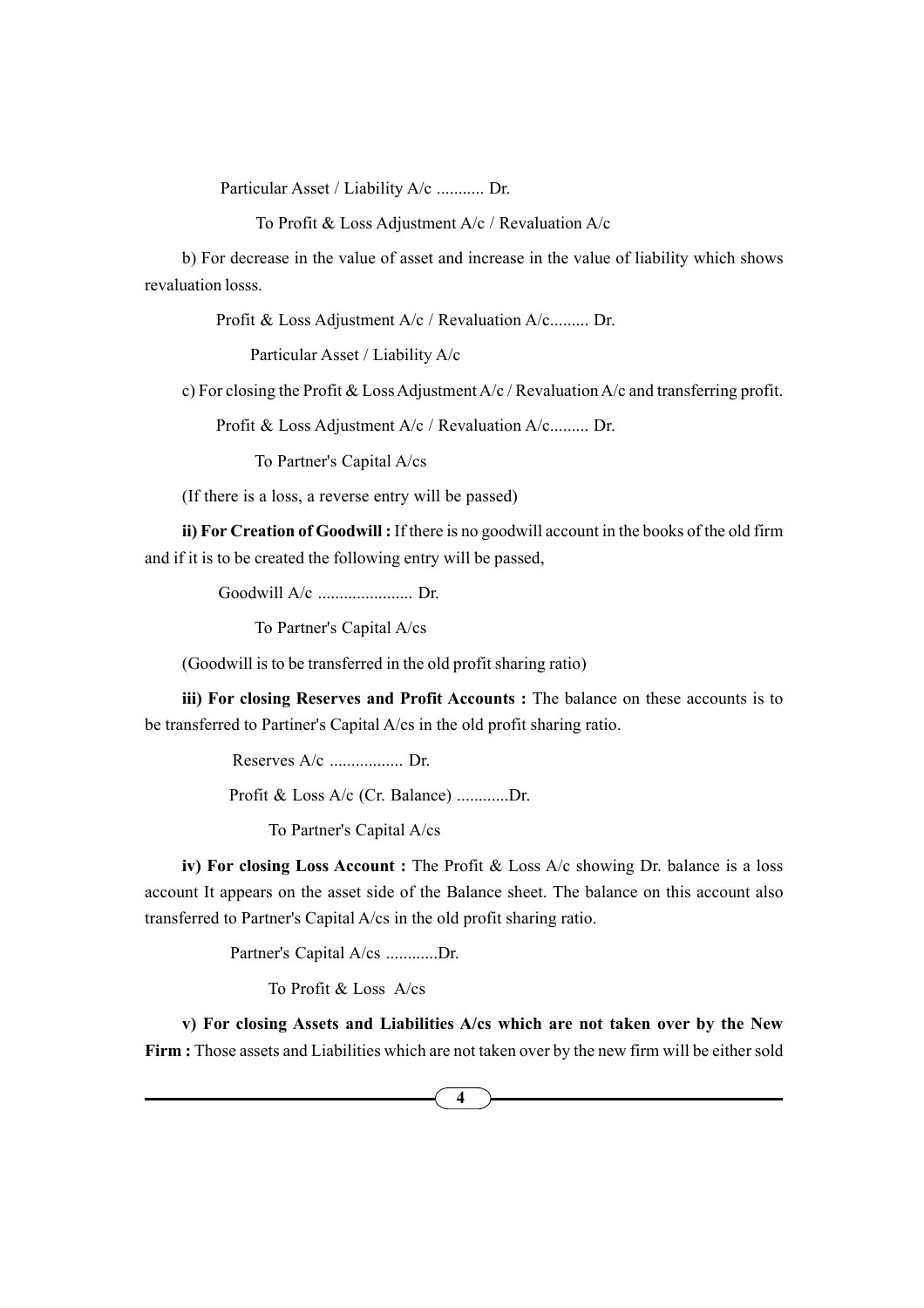away / paid off by the old firm or transferred to Partner / Partner's Capital A/cs in the capital ratio. The profit or loss on such transaction will be transferred to P  $&$  L Adjustment A/c or directly to Partner's Capital A/cs in the old profit sharing ratio. For this purpose following journal entries are to be passed.

a) If an asset is sold away for cash

Cash / Bank A/c .................. Dr.

To Particular Asset A/c

b) If an asset is taken over by the partner / partners

Partner/s Capital A/c .................. Dr.

To Particular Asset A/c

c) If a liability is paid off

Particular Liability A/c .............. Dr.

To Cash / Bank A/c

d) If a liability is taken over by the partner/ partners

Particular Liability A/c .............. Dr.

To Partner/s Capital A/c

vi) For closing Assets and Liabilities which are taken over by the New Firm : The accounts of assets and liabilities which are taken over by the new firm will be closed by transferring them to the New Firm A/c at agreed values.

a) For closing Assets

New Firm A/c ................ Dr

To Assets A/c

b) For closing Liabilities

Liabilities A/c ................... Dr

To New Firm A/c

vii) For closing Partner's Caital A/cs : Partner's Capital A/cs of the old firm are to be closed with the net balance by transferring them to the New Firm A/c

Partner's Capital A/c ................ Dr

To New Firm A/c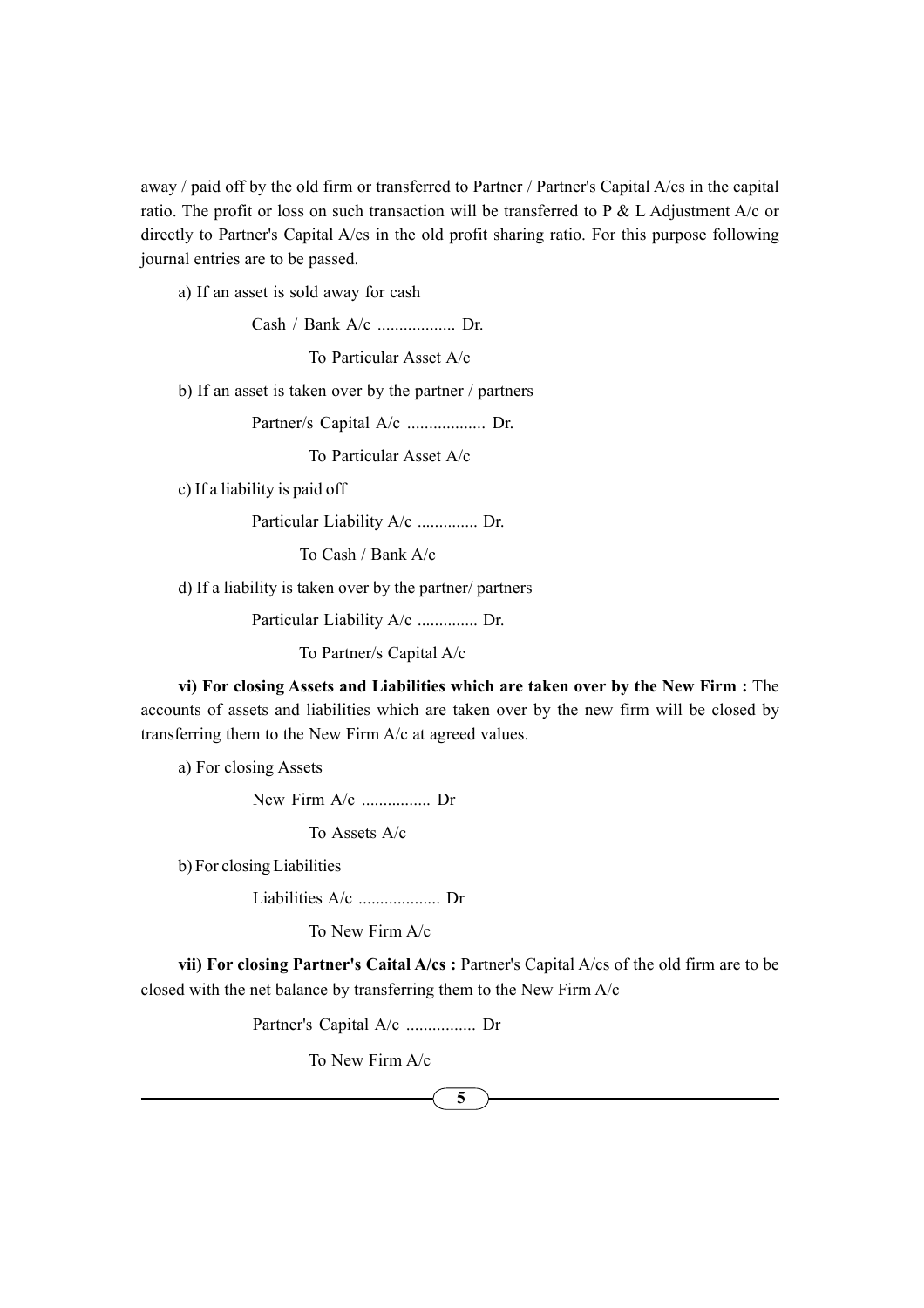#### Ledger Accounts if the Books of the Old Firms :

Form the above journal entries the follwing important ledger accounts will be prepared in the books of old firms.

i) Profit & Loss Adjustment A/c / Revaluation A/c

ii) Partner's Caital A/cs

iii) New Firm A/c

iv) Good will A/c

v) Partner's Current A/c, etc.

Journal Entries in the Books of the New Firm (Opening Entries) :

i) For Assets, Liabilities and Capitals of the Partners of the old firm taken over by the New Firm :

Assets A/c .............. Dr. (at agreed values)

To Labilities  $A/c$  (at agreed values)

To Partner's Capital A/cs (at transferred balance)

ii) For Adjustment of Goodwill : The good will transferred from the old firm to the new firm may be maintained as it is or may be written off or may be reduced by the New Firm. If the goodwill is written off or reduced the entry will be as follows :

All Partner's Capital A/cs .............. Dr.

To Goodwill A/c

(All partner's capital A/c are debited in the new profit sharing ratio)

iii) For Adjustment of Capitals : If the capitals of the partners in the nw firm are changed as per the new profit sharing ratio or as per the agreement, there is a need to pass journal entries for the adjustment of capitals. The adjustments of capital may be made in cash or through current A/cs.

a) For cash brought in or through current A/c for adjustment of shortage of capital

Cash / Bank A/c .............. Dr.

Particular Partner Current A/c........... Dr.

To Particular Partner Capital A/c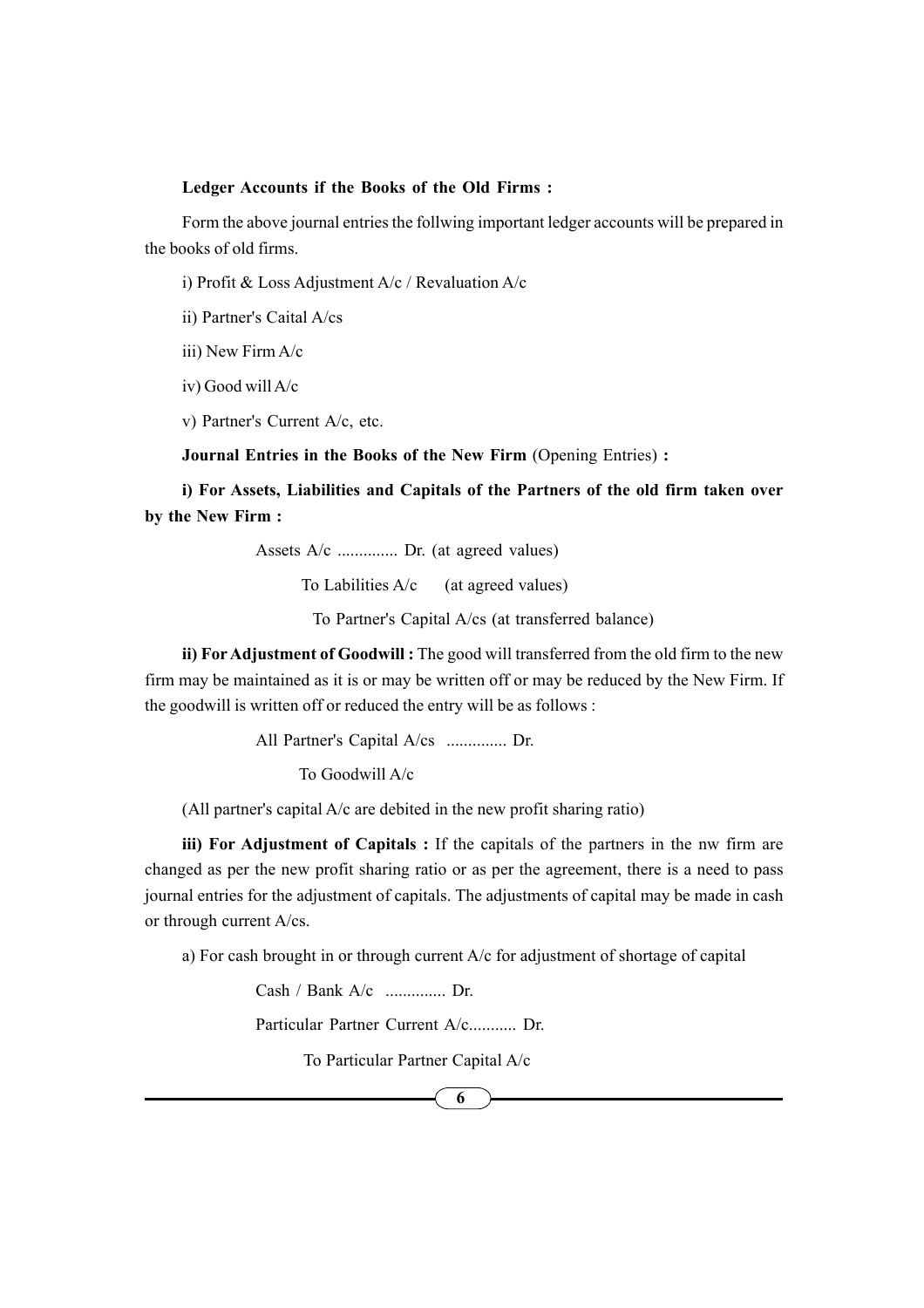b) For cash paid or through current a/c for adjustment of excess capital

Particular Partner Capital A/c........... Dr.

To Cash / Bank A/c

To Particular Partner Current A/c

Ledger Accounts in the Books of New Firm : From the above journal entries the Opening Balance Sheet of the new firm is to be prepared. Also, the Partner's Capital A/s, Cash/Bank A/c may be prepared.

#### 2.5 Check Your Progress :

#### Objective Type Questions :

### Choose the Correct alternative.

1. The assets and liabilities not taken over by the new firm are transferred to Partner's Capital Accounts in their ...............

| a) Profit sharing ratio | b) Capital ratio |
|-------------------------|------------------|
| c) Equal ratio          | d) None of above |

2. In the event of amalgamation, the goodwill of each firm is credited to the partners capitals of the respective firm in their ................

| a) Old profit sharing ratio | b) New profit sharing ratio |
|-----------------------------|-----------------------------|
| c) Capital ratio            | d) None of above            |

3. Increase in the value of asset and decrease in the value of Liability shows ............

| a) Revaluation Profit | b) Revaluation Loss |
|-----------------------|---------------------|
| c) No Profit, No Loss | d) None of above    |

4. Decrease in the value of asset and increase in the value of liability shows ............

- a) Revaluation Profit b) Revaluation Loss
- c) No Profit, No Loss d) None of above

## 2.6 Illustrations :

Illustration 1 : The following were the Balance Sheets of two firms M/s P and Q and M/s R and S.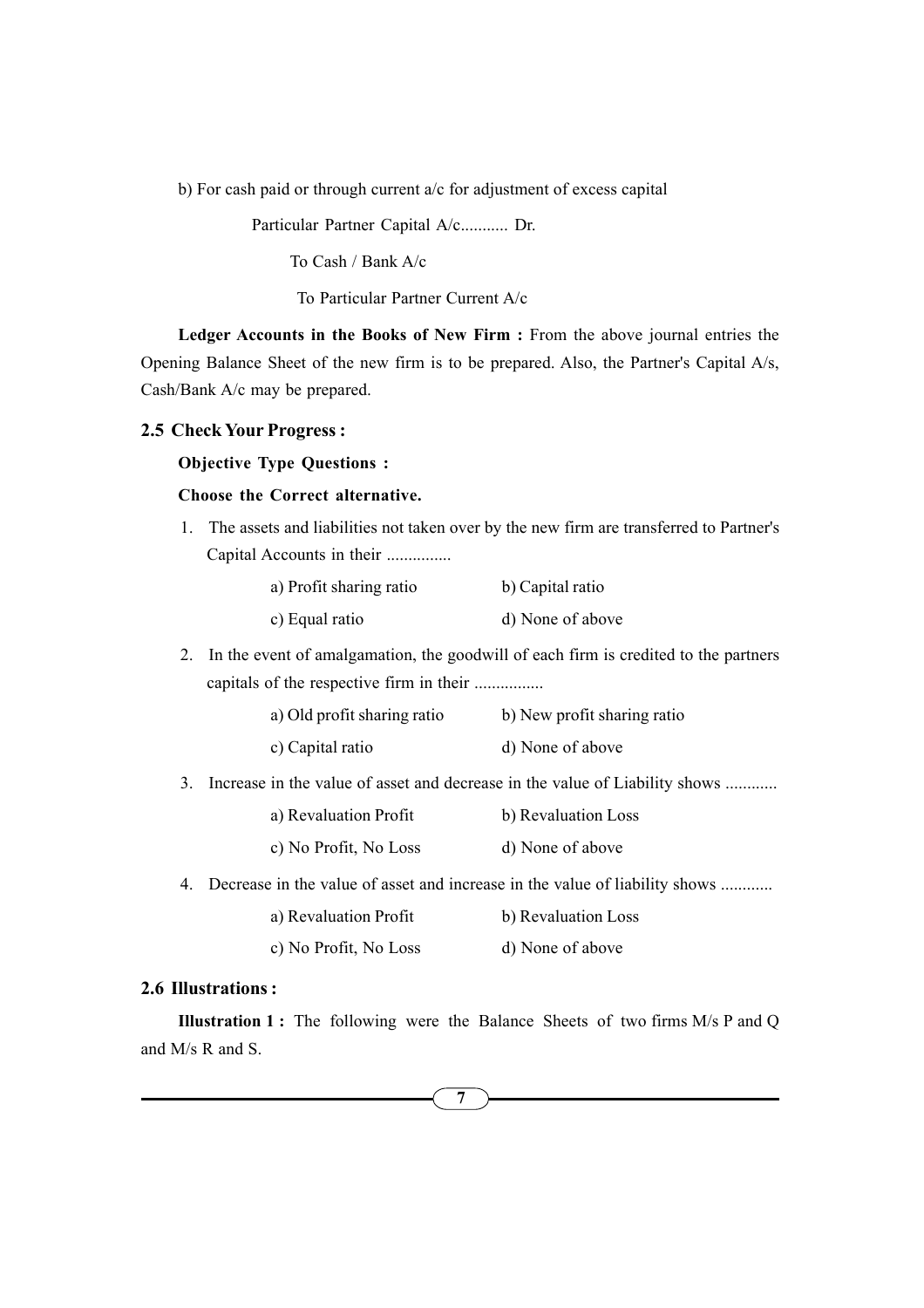| Liabilities             | P & Q            | R & S | Assets         | P & Q            | R & S |
|-------------------------|------------------|-------|----------------|------------------|-------|
|                         | R <sub>S</sub> . | Rs.   |                | R <sub>S</sub> . | Rs.   |
| <b>Sundry Creditors</b> | 20000            | 25000 | Cash at Bank   | 5600             | 6700  |
| Mrs. P's Loan           | 5000             | -     | <b>Stock</b>   | 20400            | 18300 |
| Capitals - P            | 40000            | -     | <b>Debtors</b> | 15000            | 20000 |
| Q                       | 20000            | -     | Furniture      | 4000             | 5000  |
| R                       |                  | 24000 | Premises       | 40000            |       |
| S                       |                  | 16000 | Investment     |                  | 15000 |
|                         | 85000            | 65000 |                | 85000            | 65000 |

Balance Sheets as at 31/03/2012

The two firms decided to amalgamate their business as from 1st January, 2013 under the name Bharat Traders. For this purpose, it was agreed that Mrs. P's Loan should be repaid and the Investment of M/s. R  $&$  S be not taken over by the new firm.

Goodwill of P & Q was fixed at Rs. 8000 and that of R & S at Rs. 10000. Premises were revalued at Rs. 50000, but the stock of P & Q was found overvalued by Rs. 4000. The stock of R & S was undervalued by Rs. 2000. A reserve for bad debts was created at 5% of both firms.

The total capital of Bharat Traders was to be 80000 and it was shared by the P, Q, R & S in their new profit sharing ratio which was 3 : 2 : 3 : 2 respectively.

Pass necessary journal entries to close the books of M/s P & Q and M/s R & S also pass opening entries in the books of Bharat Traders. Prepare necessary accounts in the books of all the firms.

## Solution :

### Journal Entries in the Books of M/s P & Q (old Firm)

| Date           | Particulars                       | L.F.<br>No. | Dr.<br>Rs. | Cr.<br>Rs. |
|----------------|-----------------------------------|-------------|------------|------------|
| $1 - 1 - 2013$ | Premises A/c                      | Dr.         | 10000      | -          |
|                | To Profit & Loss Adjustment $A/c$ |             |            | 10000      |

## (Closing Entries)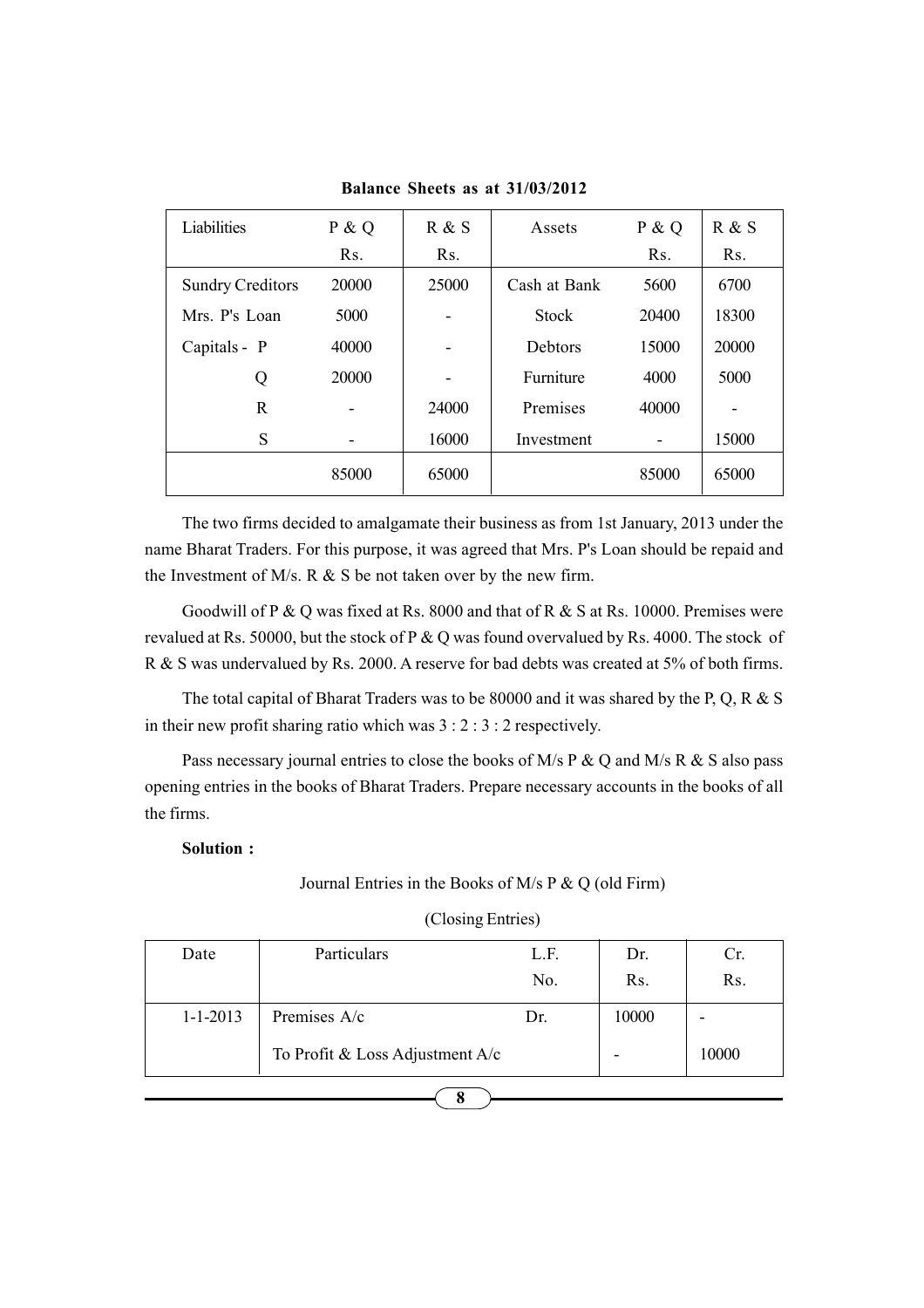| or                                           |     |       |      |
|----------------------------------------------|-----|-------|------|
| To Revaluation A/c                           |     |       |      |
| (Being increase in value of premises)        |     |       |      |
| Profit & Loss Adjustment A/c                 | Dr. | 4750  |      |
| or                                           |     |       |      |
| Revaluation A/c                              | Dr. |       |      |
| To Stock A/c                                 |     |       | 4000 |
| To Provision for Bad Debts A/c               |     |       | 750  |
| (Being decrease in value of stock & debtors) |     |       |      |
| Goodwill A/c                                 | Dr. | 8000  |      |
| To P's Capital A/c                           |     |       | 4000 |
| To Q's Capital A/c                           |     |       | 4000 |
| (Being creation of goodwill)                 |     |       |      |
| Mrs. P's Loan A/c                            | Dr. | 5000  |      |
| To Bank A/c                                  |     |       | 5000 |
| (Being Mrs. P's Loan A/c paid)               |     |       |      |
| Profit & Loss Adjustment A/c                 | Dr. | 5250  |      |
| or                                           |     |       |      |
| Revaluation A/c                              | Dr. |       |      |
| To P's Capital A/c                           |     |       | 2625 |
| To Q's Capital A/c                           |     |       | 2625 |
| (Being revaluation profit transferred)       |     |       |      |
| Bharat Traders A/c                           | Dr. | 94000 |      |
| To Cash at bank A/c                          |     |       | 600  |
|                                              |     |       |      |

9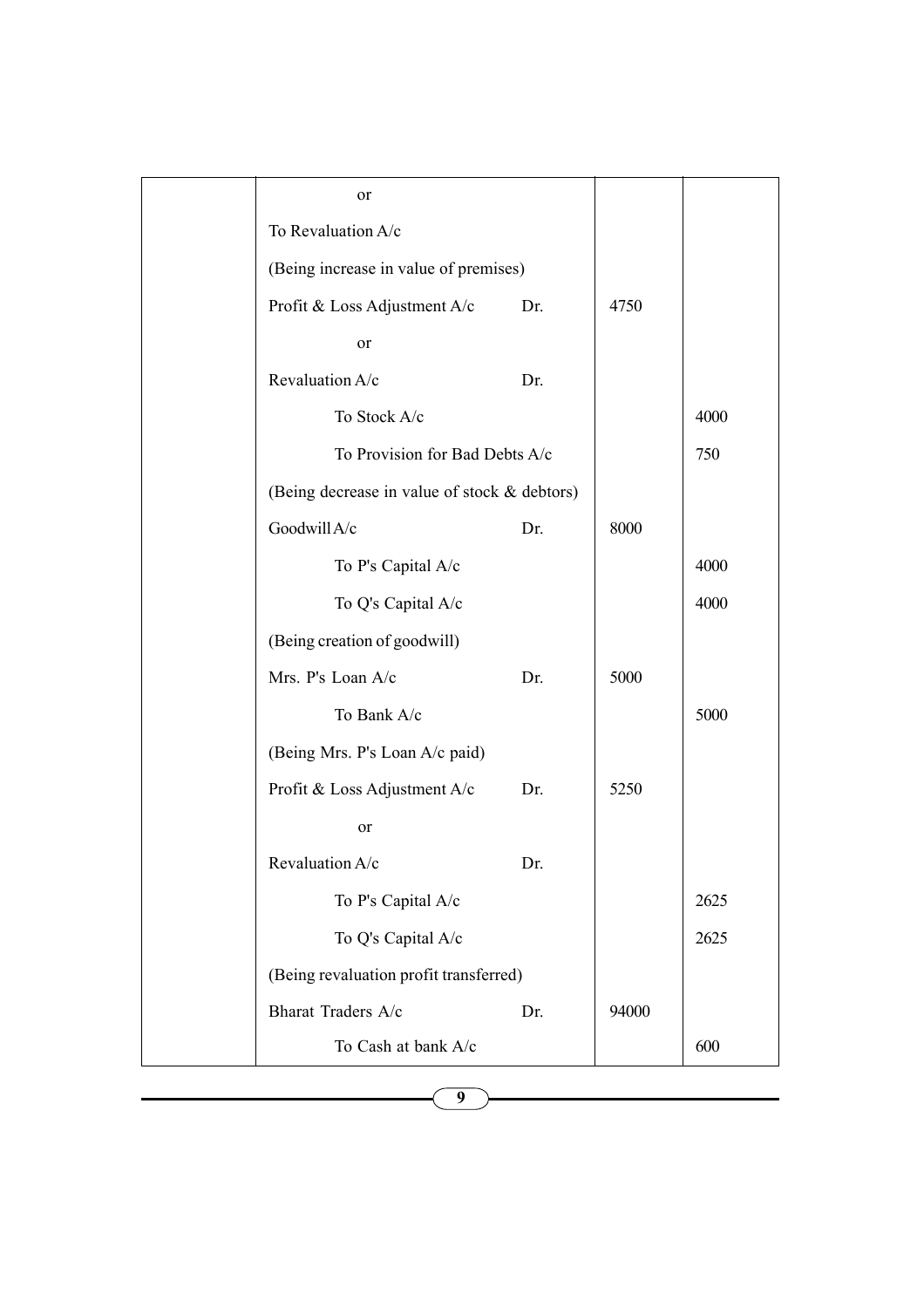| To stock A/c                              |     |       | 16400 |
|-------------------------------------------|-----|-------|-------|
| To Debtors A/c                            |     |       | 15000 |
| To Furniture $A/c$                        |     |       | 4000  |
| To Premises A/c                           |     |       | 50000 |
| To Goodwill A/c                           |     |       | 8000  |
| (Being assets transferred to new firm)    |     |       |       |
| Sundry Creditors A/c                      | Dr. | 20000 |       |
| Provision for Bad Debts A/c               | Dr. | 750   |       |
| To Bharat Traders A/c                     |     |       | 20750 |
| (Being Liabities transferred to new firm) |     |       |       |
| P's Capital A/c                           | Dr. | 46625 |       |
| $Q's$ Capital $A/c$                       | Dr. | 26625 |       |
| To Bharat Traders A/c                     |     |       | 73250 |
| (Being partners capital a/cs closed)      |     |       |       |
|                                           |     |       |       |

Ledger Accounts in the Books of M/s P & Q (old firm)

## (Closing Accounts)

Profit & Loss Adjustment A/c

or

| Dr.  |                      |      | Revaluation A/c |      |                 |      | Cr.              |
|------|----------------------|------|-----------------|------|-----------------|------|------------------|
| Date | Particulars          | J.F. | Rs.             | Date | Particulars     | J.F. | R <sub>s</sub> . |
|      |                      | No.  |                 |      |                 | No.  |                  |
|      | To Stock A/c         |      | 4000            |      | By Premises A/c |      | 10,000           |
|      | To Provision for Bad |      | 750             |      |                 |      |                  |
|      | Debts $A/c$          |      |                 |      |                 |      |                  |
|      | To P's Capital A/c   |      | 2625            |      |                 |      |                  |
|      | To Q's Capital A/c   |      | 2625            |      |                 |      |                  |
|      |                      |      | 10,000          |      |                 |      | 10,000           |

10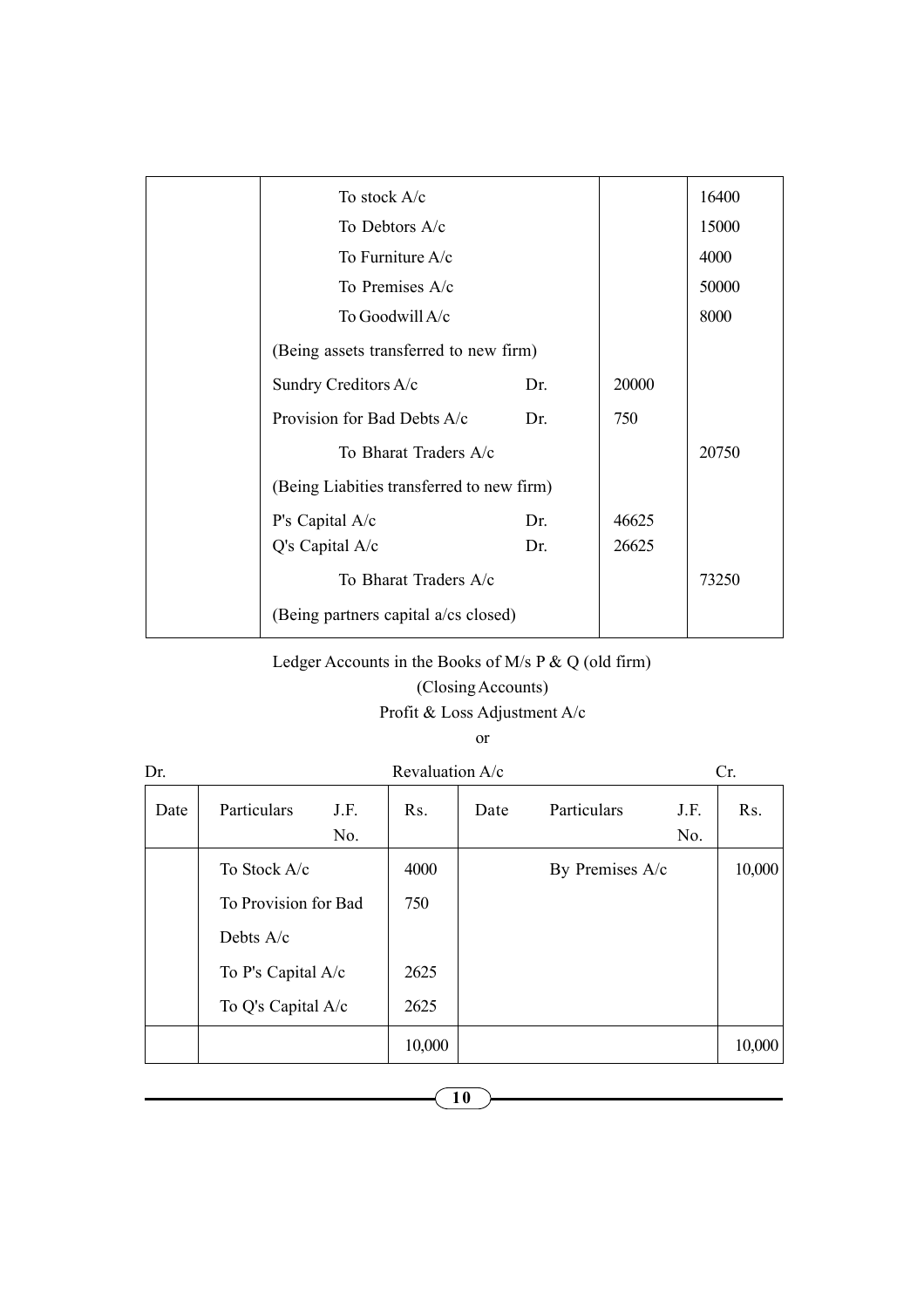| Dr.                   | Partner's Capital A/c |                  |                                                              |                       | Cr.                   |
|-----------------------|-----------------------|------------------|--------------------------------------------------------------|-----------------------|-----------------------|
| Particulars           | P                     | Particulars<br>Q |                                                              | P                     | Q                     |
|                       | R <sub>s</sub> .      | Rs.              |                                                              | R <sub>s</sub> .      | R <sub>s</sub> .      |
| To Bharat Traders A/c | 46625                 | 26625            | By Balance b/d<br>By P & L Adjustment A/c<br>By Goodwill A/c | 40000<br>2625<br>4000 | 20000<br>2625<br>4000 |
|                       | 46625                 | 26625            |                                                              | 46625                 | 26625                 |

## Dr. Bharat Traders A/c (New Firm) Cr.

| Particulars           | Rs.   | Particulars                    | $\operatorname{Rs.}$ |
|-----------------------|-------|--------------------------------|----------------------|
| To Cash at Bank $A/c$ | 600   | By Sundry Creditors A/c        | 20000                |
| To stock $A/c$        | 16400 | By Provision for Bad Debts A/c | 750                  |
| To Debtors $A/c$      | 15000 | By P's Capital A/c<br>46625    |                      |
| To Furniture $A/c$    | 4000  | By Q's Capital A/c $26625$     | 73250                |
| To Premises A/c       | 50000 |                                |                      |
| To Goodwill A/c       | 8000  |                                |                      |
|                       | 94000 |                                | 94000                |

#### Dr. Cash at Bank A/c Cr.

| Particulars    | Rs.  | Particulars           | Rs.  |
|----------------|------|-----------------------|------|
| To Balance bid | 5600 | By Mrs P's Loan A/c   | 5000 |
|                |      | By Bharat Traders A/c | 600  |
|                | 5600 |                       | 5600 |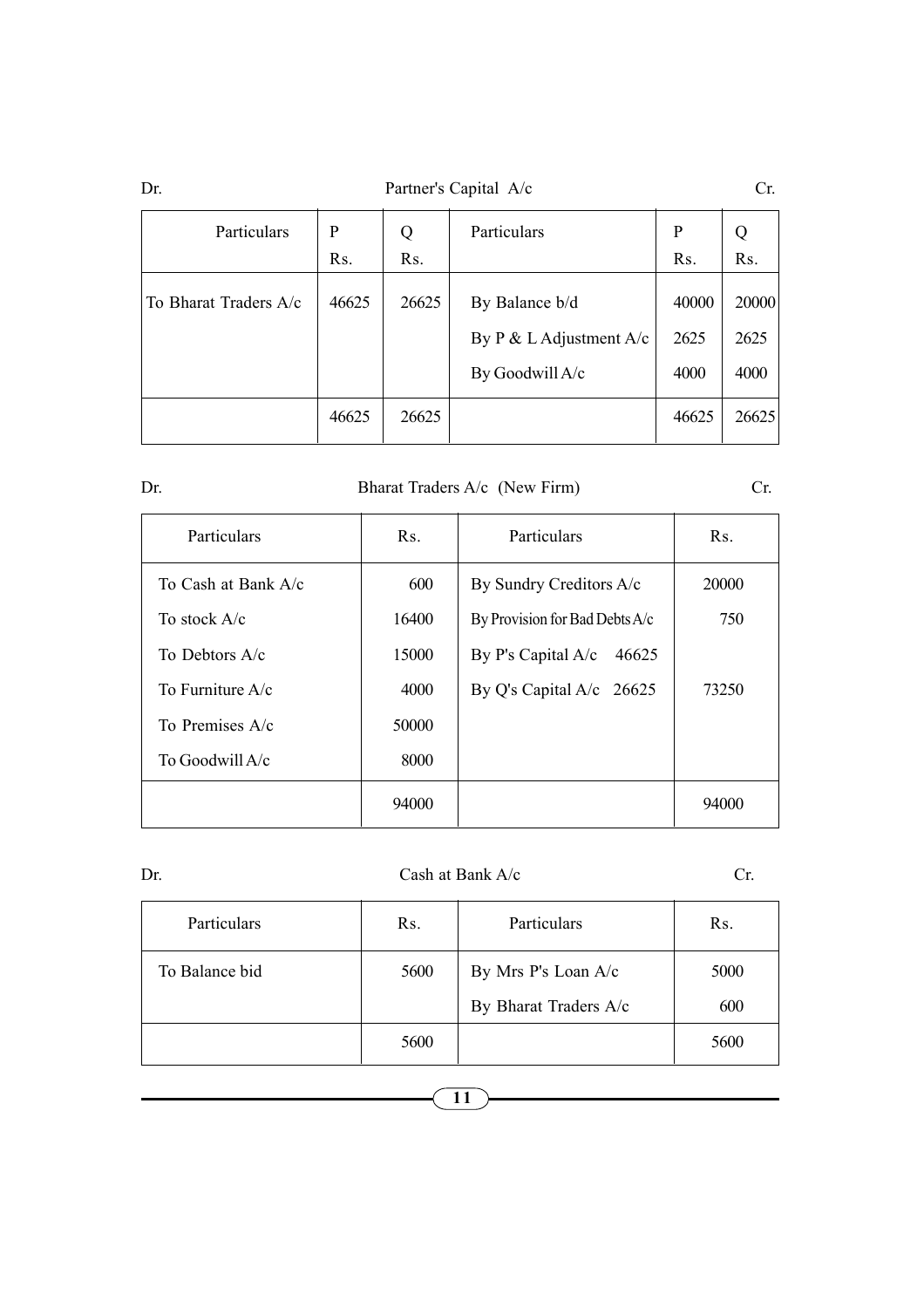| Mrs P's Loan A/c<br>Dr. |      |                |      |
|-------------------------|------|----------------|------|
| Particulars             | Rs.  | Particulars    | Rs.  |
| To Cash at Bank A/c     | 5000 | By Balance bld | 5000 |
|                         | 5000 |                | 5000 |

| Dr. |                    | Goodwill A/c |                       |      |
|-----|--------------------|--------------|-----------------------|------|
|     | <b>Particulars</b> | Rs.          | Particulars           | Rs.  |
|     | To P's Capital A/c | 4000         | By Bharat Traders A/c | 8000 |
|     | To Q's Capital A/c | 4000         |                       |      |

## Journal Entries in the Books of M/s R & S (old firm)

8000 8000

## (Closing Entries)

| Date | Particulars                          |     | L.F. | Dr.  | Cr.  |
|------|--------------------------------------|-----|------|------|------|
|      |                                      |     | No.  | Rs.  | Rs.  |
|      | Stock $A/c$                          | Dr. |      | 2000 |      |
|      | To Profit & Loss Adjustment $A/c$    |     |      |      | 2000 |
|      | (Being increase in value of stock)   |     |      |      |      |
|      | Profit & Loss Adjustmennt A/c        | Dr. |      | 1000 |      |
|      | To Provision for Bad Debts A/c       |     |      |      | 1000 |
|      | (Being decrease in value of debtors) |     |      |      |      |
|      | Profit & Loss Adjustment A/c         | Dr. |      | 1000 |      |
|      | To R's Capital A/c                   |     |      |      | 500  |
|      | To S's Capital A/c                   |     |      |      | 500  |
|      |                                      |     |      |      |      |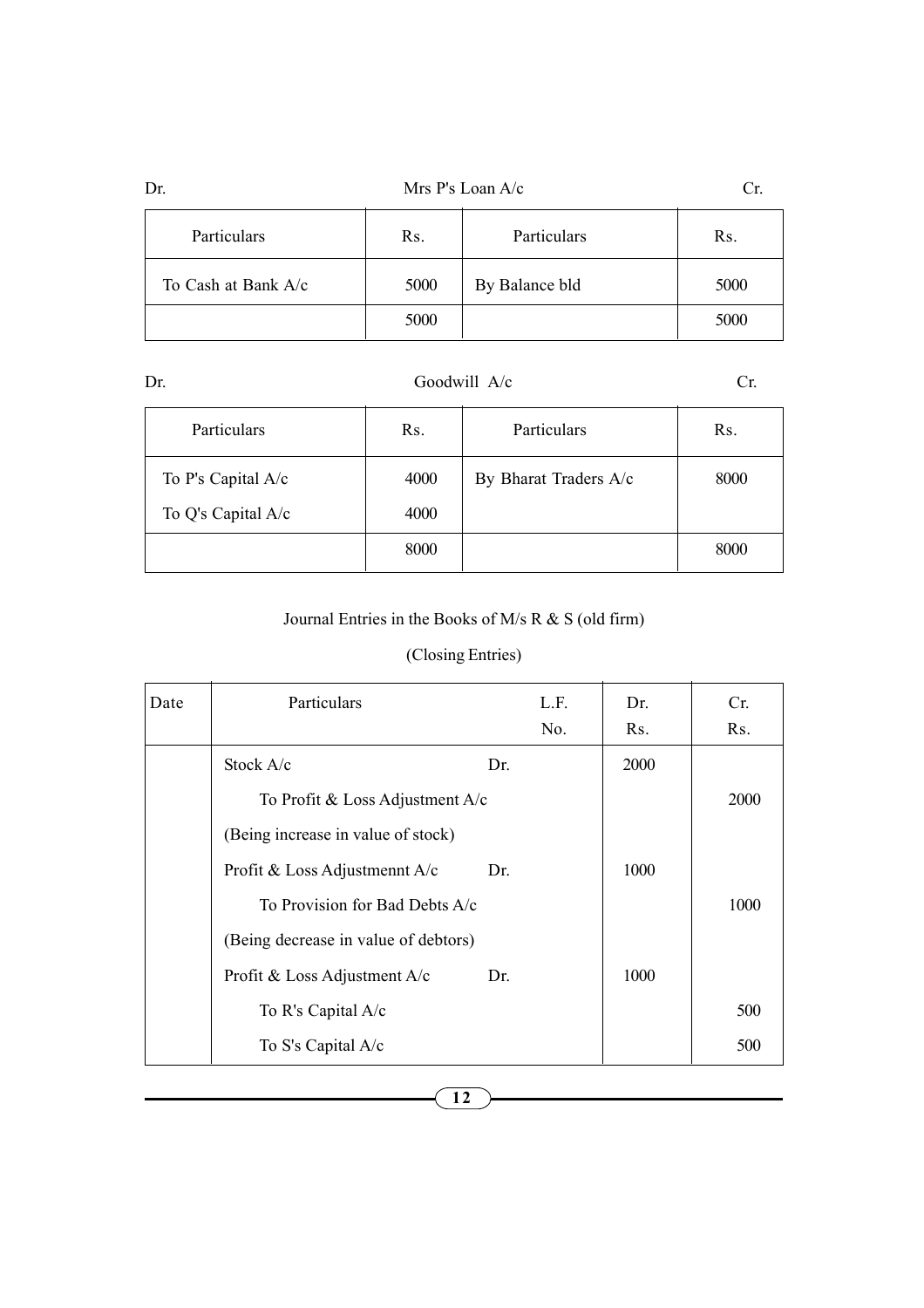| (Being profit transferred)           |     |       |       |
|--------------------------------------|-----|-------|-------|
| Goodwill A/c                         | Dr. | 10000 |       |
| To R's Capital A/c                   |     |       | 5000  |
| To S's Capital A/c                   |     |       | 5000  |
| (Being goodwill created)             |     |       |       |
| Bank A/c                             | Dr. | 15000 |       |
| To Investment A/c                    |     |       | 15000 |
| (Being investment sold)              |     |       |       |
| Bharat Traders A/c                   | Dr. | 77000 |       |
| To Cash at Bank A/c                  |     |       | 21700 |
| To Stock A/c                         |     |       | 20300 |
| To Debtors A/c                       |     |       | 20000 |
| To Furniture A/c                     |     |       | 5000  |
| To Goodwill A/c                      |     |       | 10000 |
| (Being assets transferred)           |     |       |       |
| Sundry Creditors A/c                 | Dr. | 25000 |       |
| Provision for Bad Debts A/c          | Dr. | 1000  |       |
| To Bharat Traders A/c                |     |       | 26000 |
| (Being Liabilities transferred)      |     |       |       |
| R's Capital A/c                      | Dr. | 29500 |       |
| S's Capital A/c                      | Dr. | 21500 |       |
| To Bharat Traders A/c                |     |       | 51000 |
| (Being Partners Capital A/cs closed) |     |       |       |
|                                      |     |       |       |

Ledger Accounts in the Books of M/s R & S (old firm)

(Closing Accounts)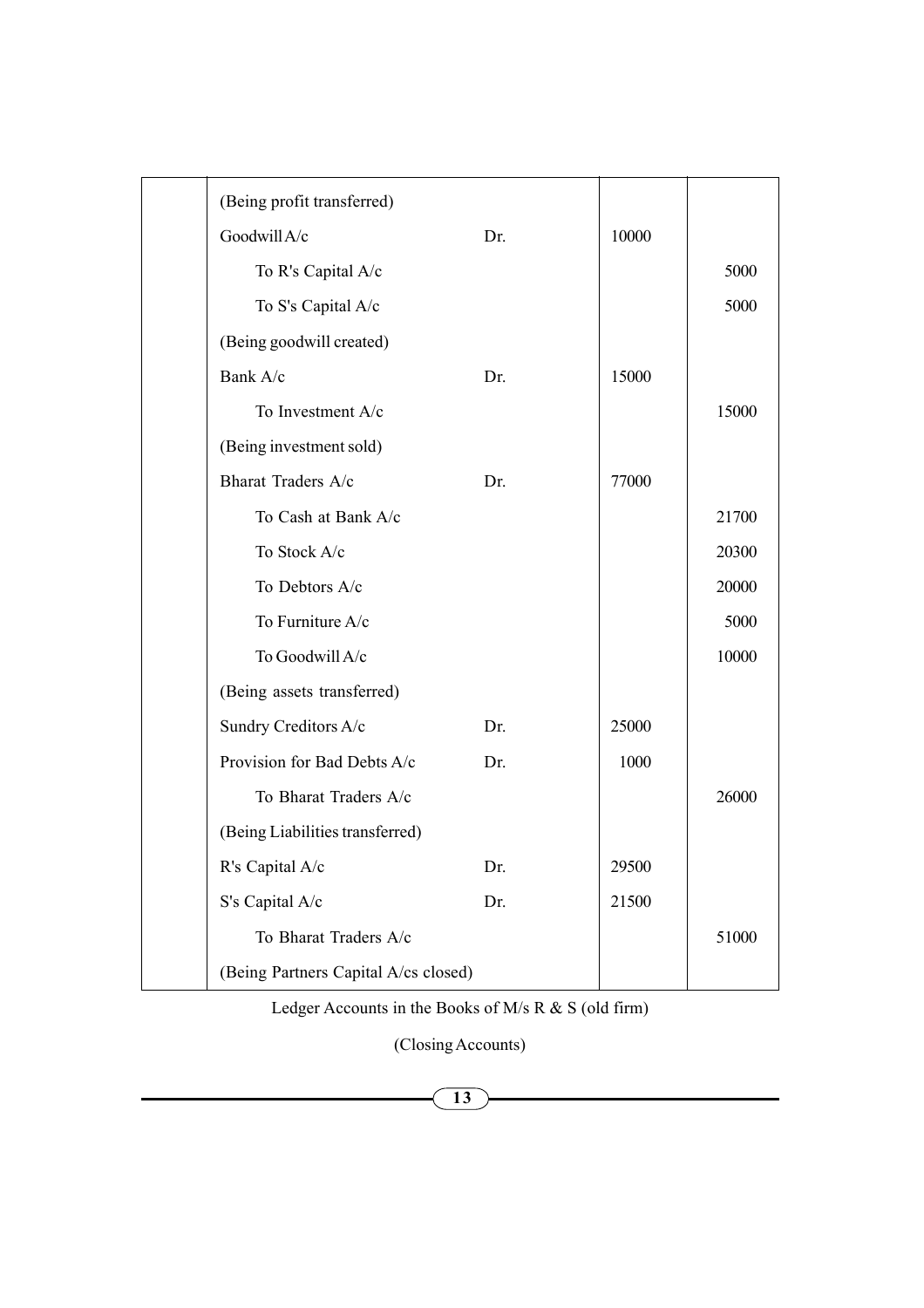| Profit & Loss Adjustment $A/c$<br>Dr |  |
|--------------------------------------|--|
|--------------------------------------|--|

|              | ×<br>. .      |        |
|--------------|---------------|--------|
| c.<br>×<br>× | ٠<br>۰,<br>۰. | $\sim$ |

| Particulars                    | R <sub>S</sub> . | Particulars  | R <sub>S</sub> . |
|--------------------------------|------------------|--------------|------------------|
| To Provision for Bad Debts A/c | 1000             | By Stock A/c | <b>2000</b>      |
| To R's Capital A/c             | 500              |              |                  |
| To S's Capital A/c             | 500              |              |                  |
|                                | 2000             |              | 2000             |

Dr. Partner's Capital A/c Cr.

| Particulars           | R<br>Rs. | S<br>R <sub>s</sub> . | Particulars                        | R<br>R <sub>S</sub> . | S<br>R <sub>s</sub> . |
|-----------------------|----------|-----------------------|------------------------------------|-----------------------|-----------------------|
| To Bharat Traders A/c | 29500    | 21500                 | By Balance bld<br>By Profit & Loss | 24000                 | 16000                 |
|                       |          |                       | Adjustment $A/c$                   | 500                   | 500                   |
|                       |          |                       | By Goodwill A/c                    | 5000                  | 5000                  |
|                       | 29500    | 21500                 |                                    | 29500                 | 21500                 |

## Dr. Bharat Traders A/c (New Firm) Cr.

| Particulars                                                                                      | $\operatorname{Rs.}$                     | Particulars                                                                                                               | $\mathbf{R}$ s.        |
|--------------------------------------------------------------------------------------------------|------------------------------------------|---------------------------------------------------------------------------------------------------------------------------|------------------------|
| To Cash at Bank A/c<br>To Stock A/c<br>To Debtors $A/c$<br>To Furniture $A/c$<br>To Goodwill A/c | 21700<br>20300<br>20000<br>5000<br>10000 | By Sundry Creditors A/c<br>By Provision for Bad Debts A/c<br>By R's Capital $A/c$<br>29500<br>By S's Capital A/c<br>21500 | 25000<br>1000<br>51000 |
|                                                                                                  | 77000                                    |                                                                                                                           | 77000                  |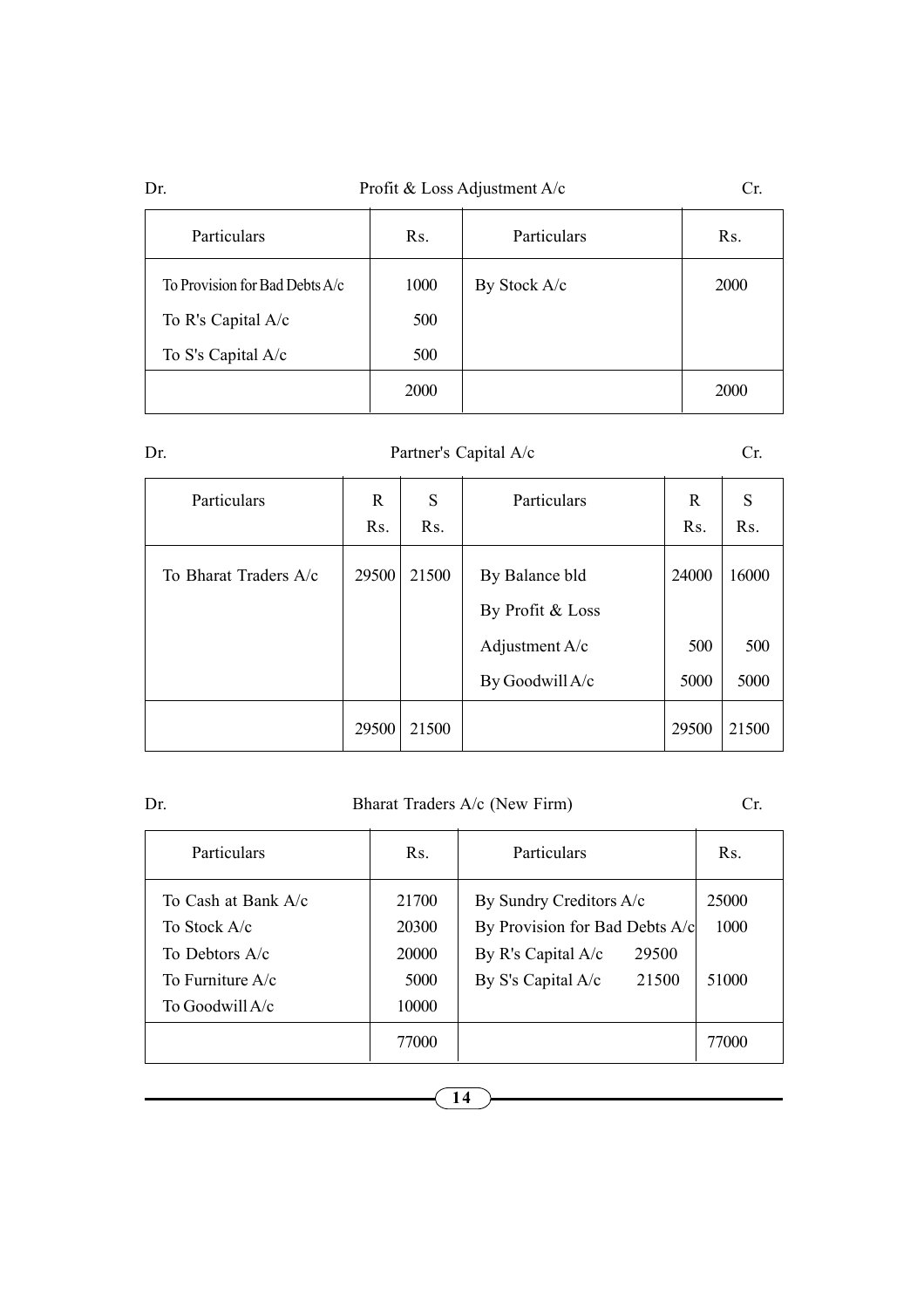Dr. Cash at Bank A/c Cr.

| Particulars                           | Rs.           | Particulars           | Rs.   |
|---------------------------------------|---------------|-----------------------|-------|
| To Balance bld<br>To Investment $A/c$ | 6700<br>15000 | By Bharat Traders A/c | 21700 |
|                                       | 21700         |                       | 21700 |

| ٠<br>۰.<br>٧<br>× |
|-------------------|
|-------------------|

## Investment A/c Cr.

| Particulars    | Rs.   | Particulars | Rs.   |
|----------------|-------|-------------|-------|
| To Balance bld | 15000 | By Bank A/c | 15000 |
|                | 15000 |             | 15000 |

## Dr. Goodwill A/c Cr.

| Particulars                              | Rs.          | Particulars           | Rs.   |
|------------------------------------------|--------------|-----------------------|-------|
| To R's Capital A/c<br>To S's Capital A/c | 5000<br>5000 | By Bharat Traders A/c | 10000 |
|                                          | 10000        |                       | 10000 |

Note: Investment of M/s R  $&$  S is not taken over by the new firm. It is treated as sold by the old firm at book value.

15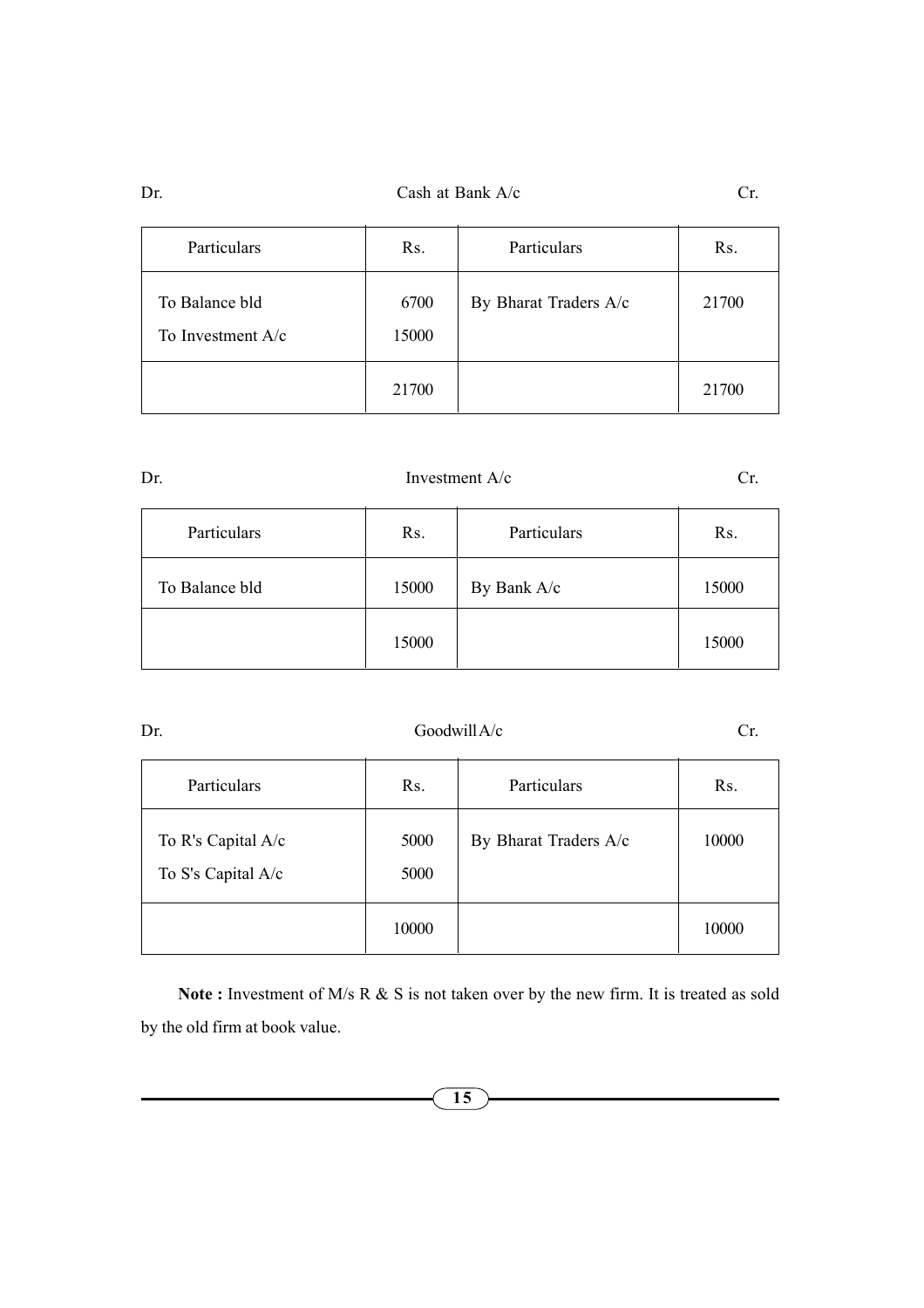## Journal Entries in the Books of Bharat Traders (New Firm)

| Date | Particulars                                    | L.F. | Dr.   | Cr.   |
|------|------------------------------------------------|------|-------|-------|
|      |                                                | No.  | Rs.   | Rs.   |
|      | Cash at Bank A/c                               | Dr.  | 600   |       |
|      | Stock A/c                                      | Dr.  | 16400 |       |
|      | Debtors A/c                                    | Dr.  | 15000 |       |
|      | Furniture A/c                                  | Dr.  | 4000  |       |
|      | Premises A/c                                   | Dr.  | 50000 |       |
|      | Goodwill A/c                                   | Dr.  | 8000  |       |
|      | To Sundry Creditors A/c                        |      |       | 20000 |
|      | To Provision for Bad Debts A/c                 |      |       | 750   |
|      | To P's Capital A/c                             |      |       | 46625 |
|      | To Q's Capital A/c                             |      |       | 26625 |
|      | (Being assets, Liabilities & Partners Capitals |      |       |       |
|      | of M/s P & Q taken over)                       |      |       |       |
|      | Cash at Bank A/c                               | Dr.  | 21700 |       |
|      | Stock A/c                                      | Dr.  | 20300 |       |
|      | Debtors A/c                                    | Dr.  | 20000 |       |
|      | Furniture A/c                                  | Dr.  | 5000  |       |
|      | Goodwill A/c                                   | Dr.  | 10000 |       |
|      | To Sundry Creditors A/c                        |      |       | 25000 |
|      | To Provision for Bad Debts A/c                 |      |       | 1000  |
|      | To R's Capital A/c                             |      |       | 29500 |
|      | To S's Capital A/c                             |      |       | 21500 |

(Opening Entries)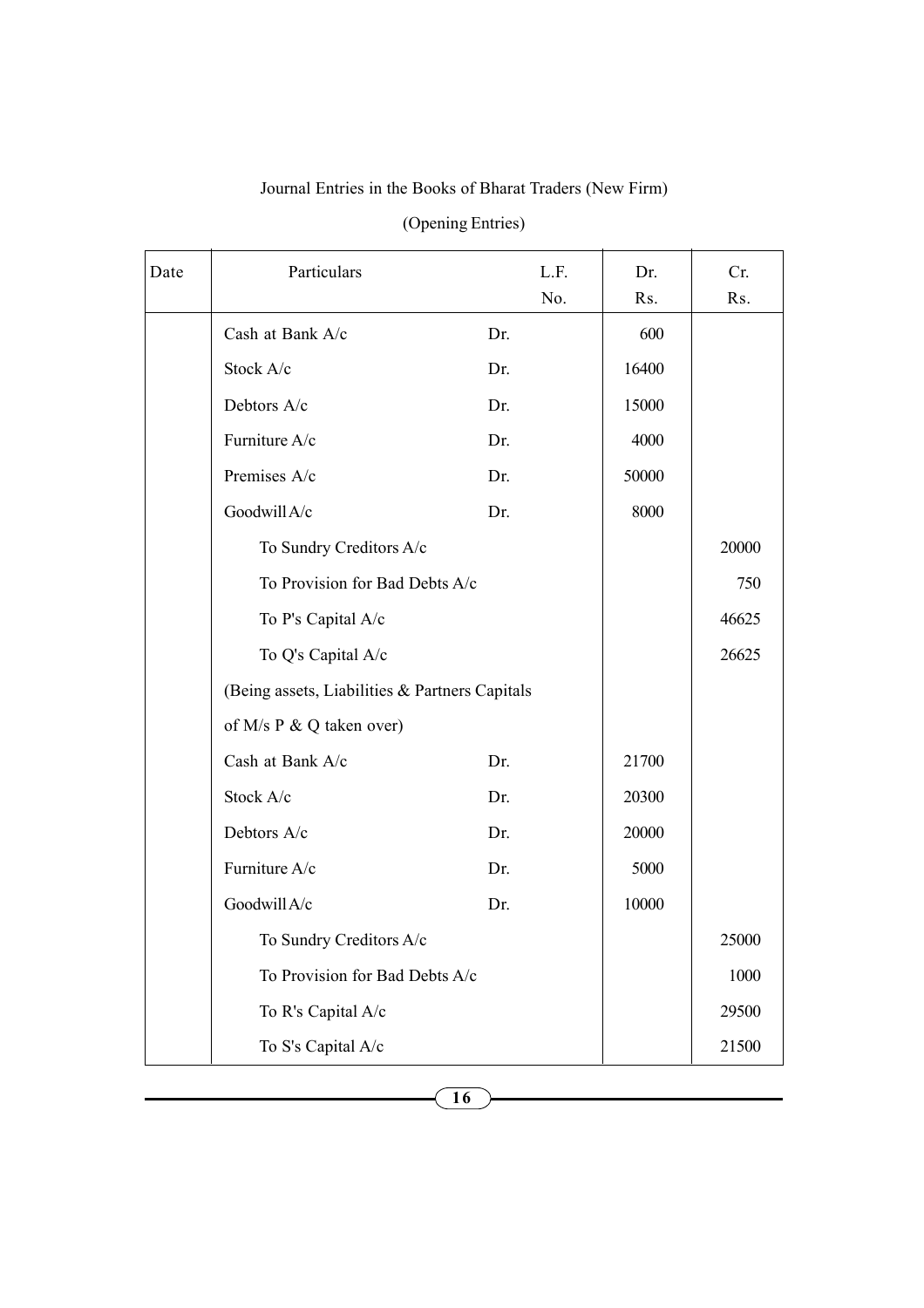| (Being assets, Liabilities $\&$ partners capitals |     |       |       |
|---------------------------------------------------|-----|-------|-------|
| of M/s R $&$ S taken over)                        |     |       |       |
| P's Capital A/c                                   | Dr. | 22625 |       |
| $Q's$ Capital $A/c$                               | Dr. | 10625 |       |
| R's Capital A/c                                   | Dr. | 5500  |       |
| S's Capital A/c                                   | Dr. | 5500  |       |
| To cash at Bank $A/c$                             |     |       | 44250 |
| (Being extra capital amount paid in cash)         |     |       |       |

Note : The total capital of Bharat Traders (New Firm) is fixed at Rs. 80000 and shared by all partners in the ratio 3 : 2 : 3 : 2 . It is treated as the extra capital is paid in cash.

Ledger Posting in the Books of Bharat Traders (New Firm)

Balance Sheet of Bharat Traders

as on 1st January, 2013

(Opening Balance Sheet)

| Liabilites              | R <sub>S</sub> . | Assets                                                   | Rs.           |
|-------------------------|------------------|----------------------------------------------------------|---------------|
| Capital A/cs            |                  | Stock $A/c$                                              | 36700         |
| P                       | 24000            | Debtors $A/c$<br>35000<br>Less - Provision for Bad Debts | 1750<br>33250 |
| Q                       | 16000            | Furniture A/c                                            | 9000          |
| $\mathbf{R}$            | 24000            | Premises A/c                                             | 50000         |
| S                       | 16000            | Goodwill A/c                                             | 18000         |
| Sundry Creditors A/c    | 45000            |                                                          |               |
| Bank Loan A/c           | 21950            |                                                          |               |
| $(44250 - 600 + 21700)$ |                  |                                                          |               |
|                         | 146950           |                                                          | 146950        |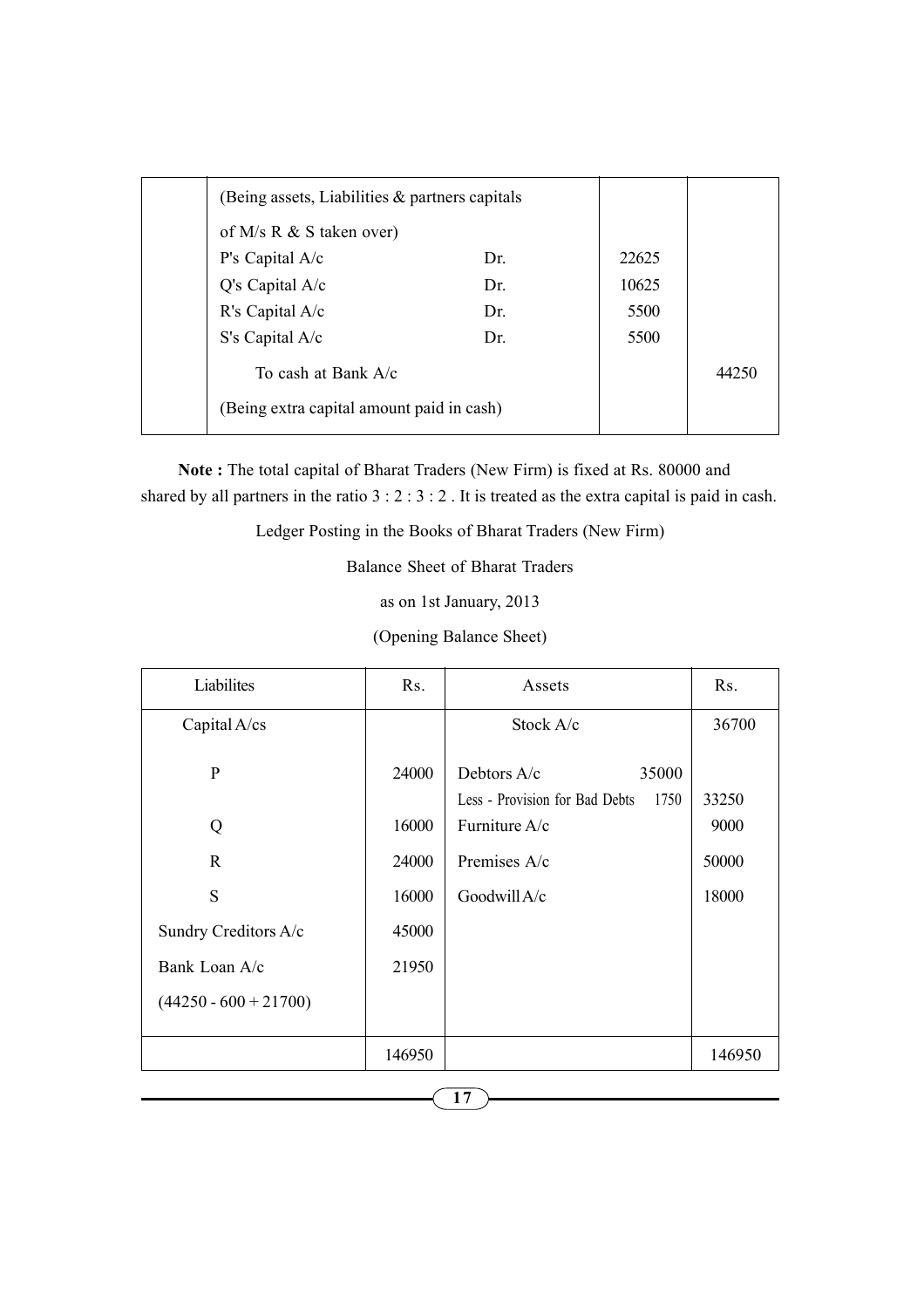Dr. Partner's Capital A/c Cr.

| Particulars                        | P     | Q                | R              | S                | Particulars                      | P              | Q     | R              | S     |
|------------------------------------|-------|------------------|----------------|------------------|----------------------------------|----------------|-------|----------------|-------|
|                                    | Rs.   | R <sub>s</sub> . | R <sub>s</sub> | R <sub>s</sub> . |                                  | R <sub>s</sub> | Rs.   | R <sub>s</sub> | Rs.   |
| To Cash at Bank A/c<br>(Bank Loan) | 22625 | 10625            | 5500           | 5500             | By M/s $P & Q$<br>By $M/s R & S$ | 46625          | 26625 | 29500          | 21500 |
| To Balance cld<br>(New Capital)    | 24000 | 16000            | 24000          | 16000            |                                  |                |       |                |       |
|                                    | 44625 | 26625            | 29500          | 21500            |                                  | 46625          | 26625 | 29500          | 21500 |
|                                    |       |                  |                |                  | By Balance bld                   | 24000          | 16000 | 24000          | 16000 |

## OR

Capital Adjustment through working note :

| Partners    | Capital Transferred<br>R <sub>s</sub> . | Capital Required<br>R <sub>S</sub> . | Amount<br>Paid Rs. |
|-------------|-----------------------------------------|--------------------------------------|--------------------|
| P           | 46625                                   | 24000                                | 22625              |
| Q           | 26625                                   | 16000                                | 10625              |
| $\mathbf R$ | 29500                                   | 24000                                | 5500               |
| S           | 21500                                   | 16000                                | 5500               |
|             | 124250                                  | 80000                                | 44250              |

Illustration 2 : The Balance Sheets of M/s A & B and M/s C & D as on 31st December, 2012 were as follows :

| Liabilities  | A & B<br>R <sub>s</sub> . | C & D<br>R <sub>s</sub> . | Assets            | A & B<br>R <sub>S</sub> . | C & D<br>R <sub>s</sub> . |
|--------------|---------------------------|---------------------------|-------------------|---------------------------|---------------------------|
| Capital A/cs |                           |                           | Land $&$ Building | 10000                     | 12000                     |
| A            | 10000                     | -                         | Machinery         | 7000                      | 8000                      |
| В            | 10000                     | $\overline{\phantom{0}}$  | Furniture         | 3000                      | 3500                      |
|              |                           |                           |                   |                           | P.T.O.)                   |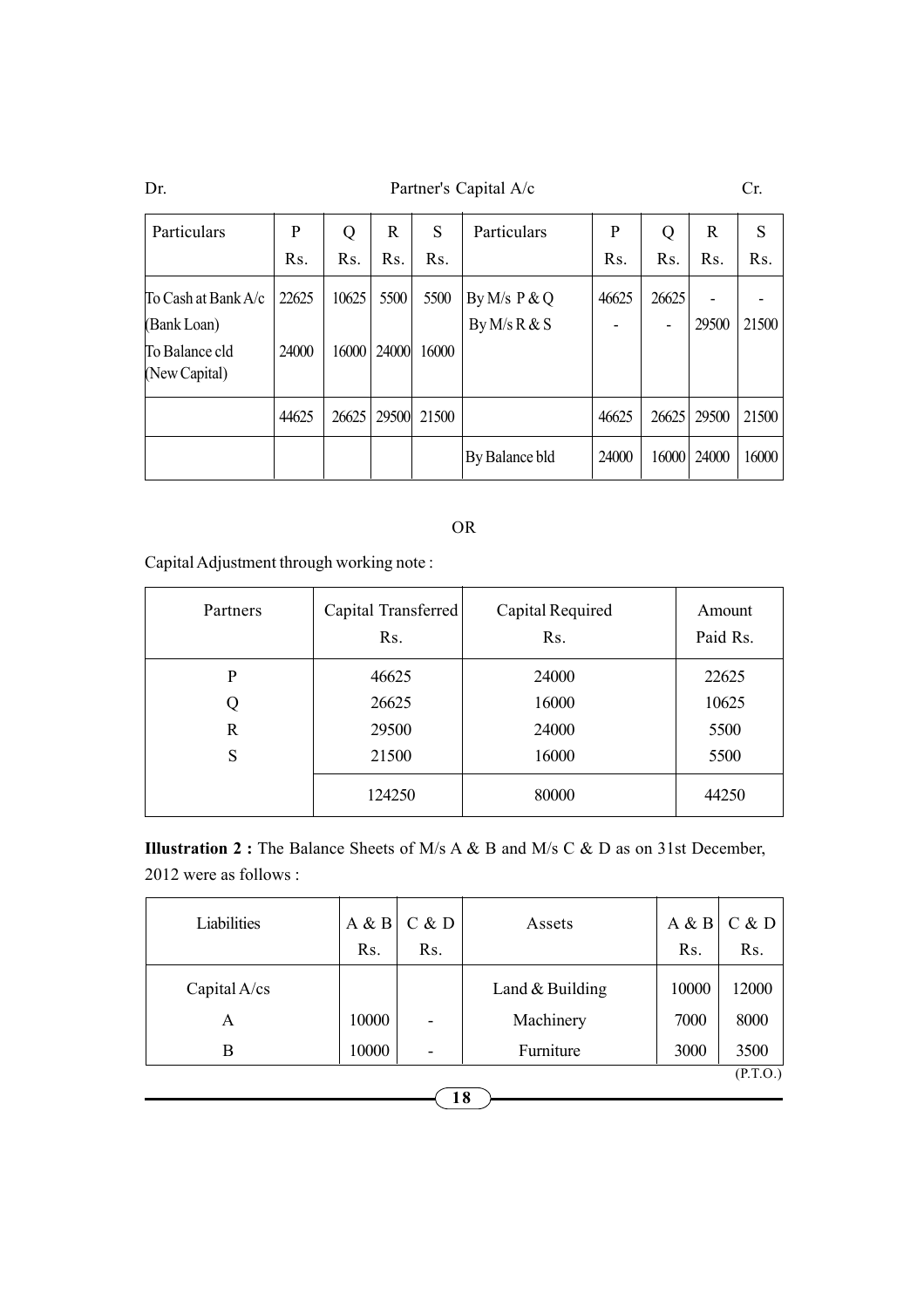| C                           | $\overline{a}$               | 10000 | Debtors      | 6000  | 8500  |
|-----------------------------|------------------------------|-------|--------------|-------|-------|
| D                           | $\qquad \qquad \blacksquare$ | 10000 | <b>Stock</b> | 8000  | 10000 |
| Creditors                   | 15000                        | 10000 | Cash & Bank  | 3000  | 1000  |
| Loan                        | -                            | 10000 |              |       |       |
| <b>Outstanding Expenses</b> | 2000                         | 3000  |              |       |       |
|                             | 37000                        | 43000 |              | 37000 | 43000 |

The two firms decided to amalgmate and form into A B & Co. with effect from 1st January, 2013. Partners would share profit and losses equally between themselves as they were doing prior to amalgamation and they agreed to following revaluation of assets and Liabilities.

| Particulars                 | A & B            | C & D            |
|-----------------------------|------------------|------------------|
|                             | R <sub>S</sub> . | R <sub>S</sub> . |
|                             |                  |                  |
| Land $&$ Building           | 10000            | 10000            |
| Machindry                   | 7000             | 8000             |
| Furniture                   | 2500             | 2500             |
| Debtors                     | 5500             | 7000             |
| Stock                       | 8000             | 8000             |
| <b>Outstanding Expenses</b> | 2000             | 3500             |

In addition to above it was decided :

a) That the new firm would not take over the loan of C and D.

b) That the goodwill of A and B and C and D were valued at Rs. 10000 and Rs. 5000 respectively in the first instant but for the purpose of the Balance Sheet of the new firm, the combined goodwill would be valued at Rs. 12000, and

C) The reconstructed capitals of partners should be Rs. 14000 each, partners introducing cash if necessary.

You are required to prepare :

i) Journal entries in the books of A & B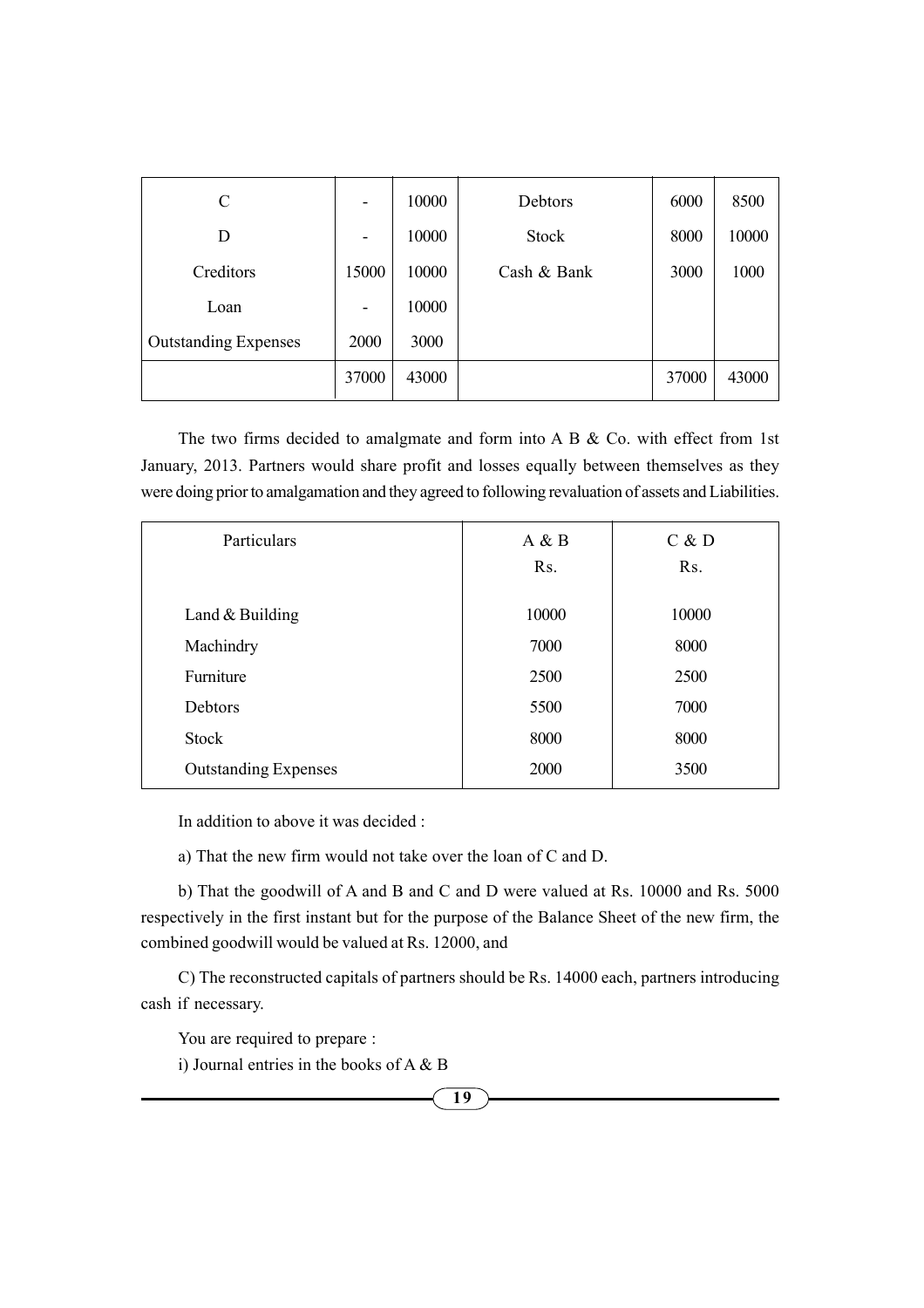ii) Profit & Loss Adjustment A/c, Partners Capital A/c and A B & Co. A/c in the books of C & D.

iii) Journal entries and Opening Balance Sheet in the books of A B & Co.

## Solution :

Journal Entries in the Books of A & B (Old Firm)

| (Closing Entries) |  |
|-------------------|--|
|                   |  |

|                  | Particulars                         |     | Debit | Credit |
|------------------|-------------------------------------|-----|-------|--------|
|                  |                                     |     | Rs.   | Rs.    |
| 1.               | Profit & Loss Adjustment A/c        | Dr. | 1000  |        |
|                  | To Furniture A/c                    |     |       | 500    |
|                  | To Debtors A/c                      |     |       | 500    |
|                  | (Being decrease in value of assets) |     |       |        |
| 2.               | A's Capital A/c                     | Dr. | 500   |        |
|                  | B's Capital A/c                     | Dr. | 500   |        |
|                  | To Profit & Loss Adjustment A/c     |     |       | 1000   |
|                  | (Being loss transferred)            |     |       |        |
| 3.               | Goodwill A/c                        | Dr. | 10000 |        |
|                  | To A's Capital A/c                  |     |       | 5000   |
|                  | To B's Capital A/c                  |     |       | 5000   |
|                  | (Being goodwill created)            |     |       |        |
| $\overline{4}$ . | A B & Co. A/c                       | Dr. | 46000 |        |
|                  | To Land $&$ Building A/c            |     |       | 1000   |
|                  | To Machinery A/c                    |     |       | 7000   |
|                  | To Furniture A/c                    |     |       | 2500   |
|                  | To Debtors A/c                      |     |       | 5500   |
|                  | To Stock A/c                        |     |       | 8000   |
|                  | To Cash & Bank A/c                  |     |       | 3000   |
|                  | To Goodwill A/c                     |     |       | 10000  |
|                  | (Being assets transferred)          |     |       |        |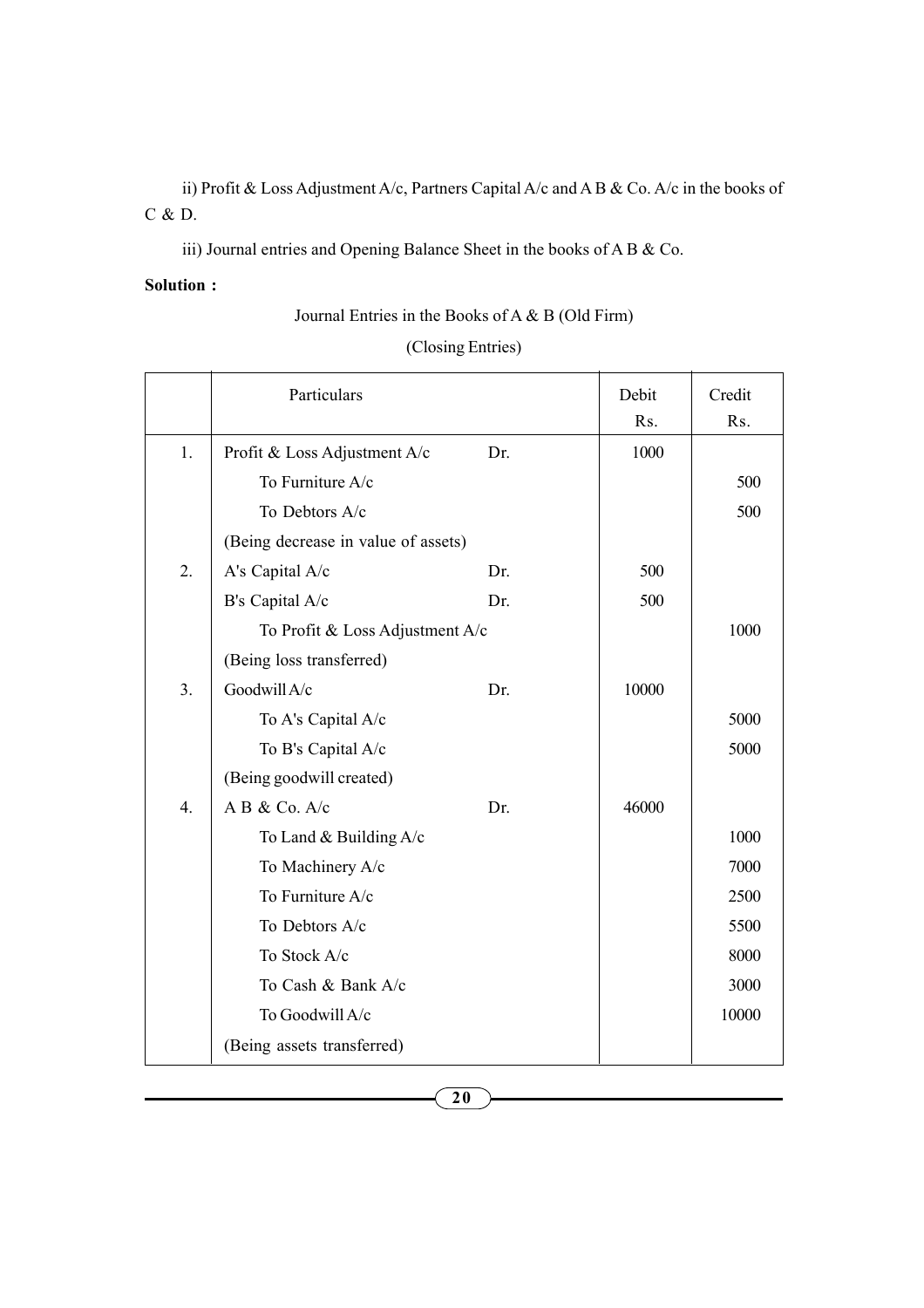| 5. | Creditors $A/c$                       | Dr. | 15000 |       |
|----|---------------------------------------|-----|-------|-------|
|    | Outstanding Expenses A/c              | Dr. | 2000  |       |
|    | To A B $&$ Co. A/c                    |     |       | 17000 |
|    | (Being Liabilities transferred)       |     |       |       |
| 6. | A's Capital A/c                       | Dr. | 14500 |       |
|    | B's Capital A/c                       | Dr. | 14500 |       |
|    | To A B & Co. $A/c$                    |     |       | 29000 |
|    | (Being Partner's Capital A/cs closed) |     |       |       |
|    |                                       |     |       |       |

# Ledger Accounts in the Books of C & D (Old Firm)

## (Closing Accounts)

## Dr. Profit & Loss Adjustment A/c Cr.

| Particulars                 | R <sub>S</sub> . | Particulars        | Rs.  | Rs.  |
|-----------------------------|------------------|--------------------|------|------|
| To Land & Building $A/c$    | <b>2000</b>      | By C's Capital A/c | 3500 |      |
| To Furniture $A/c$          | 1000             | By D's Capital A/c | 3500 | 7000 |
| To Debtors $A/c$            | 1500             |                    |      |      |
| To Stock A/c                | <b>2000</b>      |                    |      |      |
| To Outstanding Expenses A/c | 500              |                    |      |      |
|                             |                  |                    |      |      |
|                             | 7000             |                    |      | 7000 |

## Dr. Partner's Capital A/c Cr.

| Particulars            | C     | D                | Particulars     | C     | D                |
|------------------------|-------|------------------|-----------------|-------|------------------|
|                        | Rs.   | R <sub>S</sub> . |                 | Rs.   | R <sub>s</sub> . |
| To Profit & Loss Adju- | 3500  | 3500             | By Balance bld  | 10000 | 10000            |
| stment $A/c$           |       |                  | By Goodwill A/c | 2500  | 2500             |
|                        |       |                  | By Loan A/c     | 5000  | 5000             |
| To A B $&$ A/c         | 14000 | 14000            |                 |       |                  |
|                        | 17500 | 17500            |                 | 17500 | 17500            |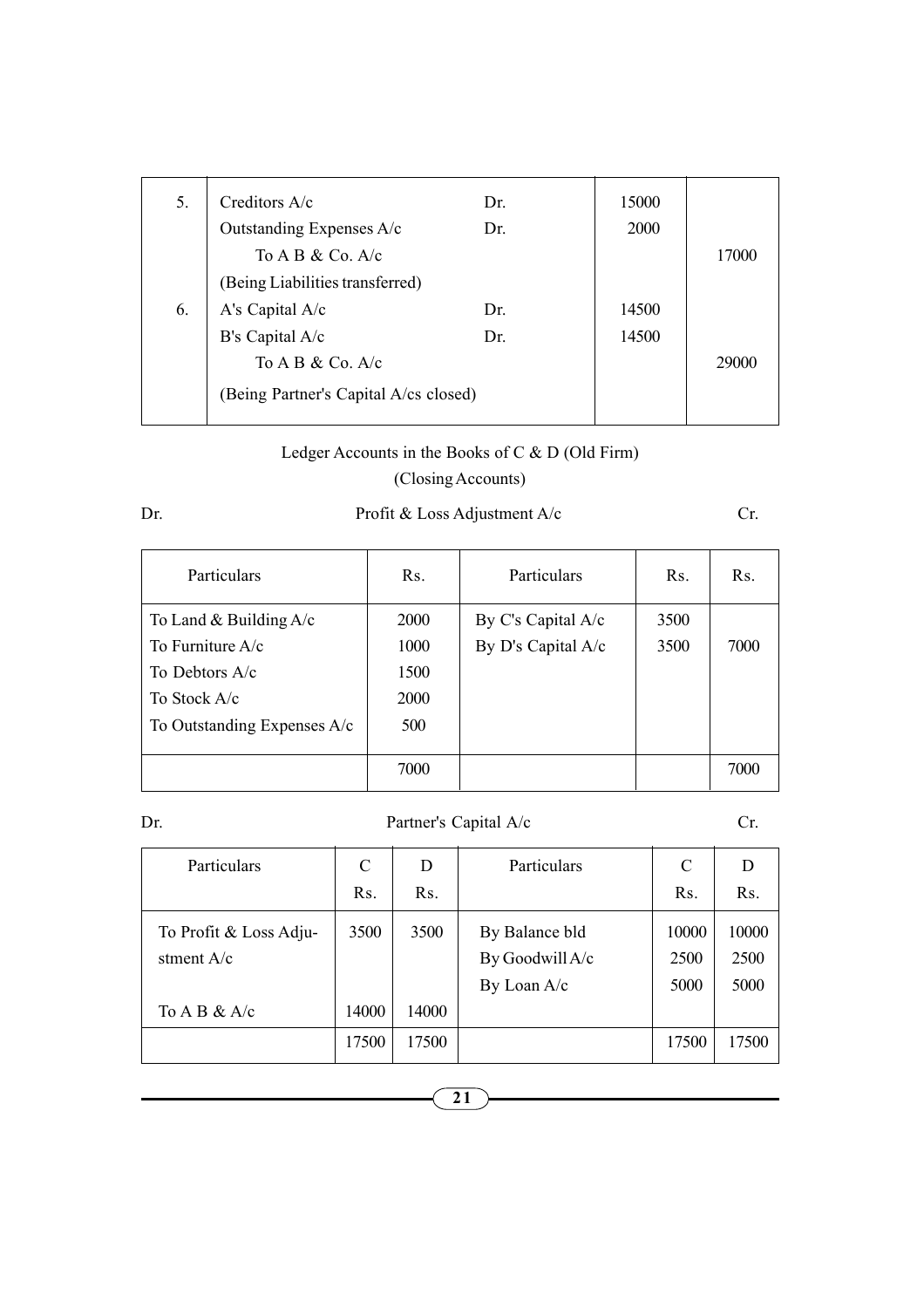Dr. A B & Co. A/c (New Firm) Cr.

| Particulars              | $\rm Rs.$ | Particulars                 | $\mathbf{R}$ s. |
|--------------------------|-----------|-----------------------------|-----------------|
| To Land & Building $A/c$ | 10000     | By Creditors A/c            | 10000           |
| To Machinery A/c         | 8000      | By Outstanding Expenses A/c | 3500            |
| To Furniture $A/c$       | 2500      | By C's Capital A/c          | 14000           |
| To Debtors $A/c$         | 7000      | By D's Capital A/c          | 14000           |
| To Stock A/c             | 8000      |                             |                 |
| To Cash & Bank A/c       | 1000      |                             |                 |
| To Goodwill A/c          | 5000      |                             |                 |
|                          | 41500     |                             | 41500           |

Note : Loan of the C & D is not taken over by the new firm. It is treated as taken over by partners in the old firm.

## Journal Entries in the Books of A B & Co. (New Firm) (Opening Entries)

|    | Particulars           |     | Debit<br>R <sub>S</sub> . | Credit<br>R <sub>s</sub> . |
|----|-----------------------|-----|---------------------------|----------------------------|
| 1. | Land & Building $A/c$ | Dr. | 10000                     |                            |
|    | Machinery A/c         | Dr. | 7000                      |                            |
|    | Furniture A/c         | Dr. | 2500                      |                            |
|    | Debtors A/c           | Dr. | 5500                      |                            |
|    | Stock A/c             | Dr. | 8000                      |                            |
|    | Cash & Bank $A/c$     | Dr. | 3000                      |                            |
|    | Goodwill A/c          | Dr. | 10000                     |                            |
|    | To Creditors A/c      |     |                           | 15000                      |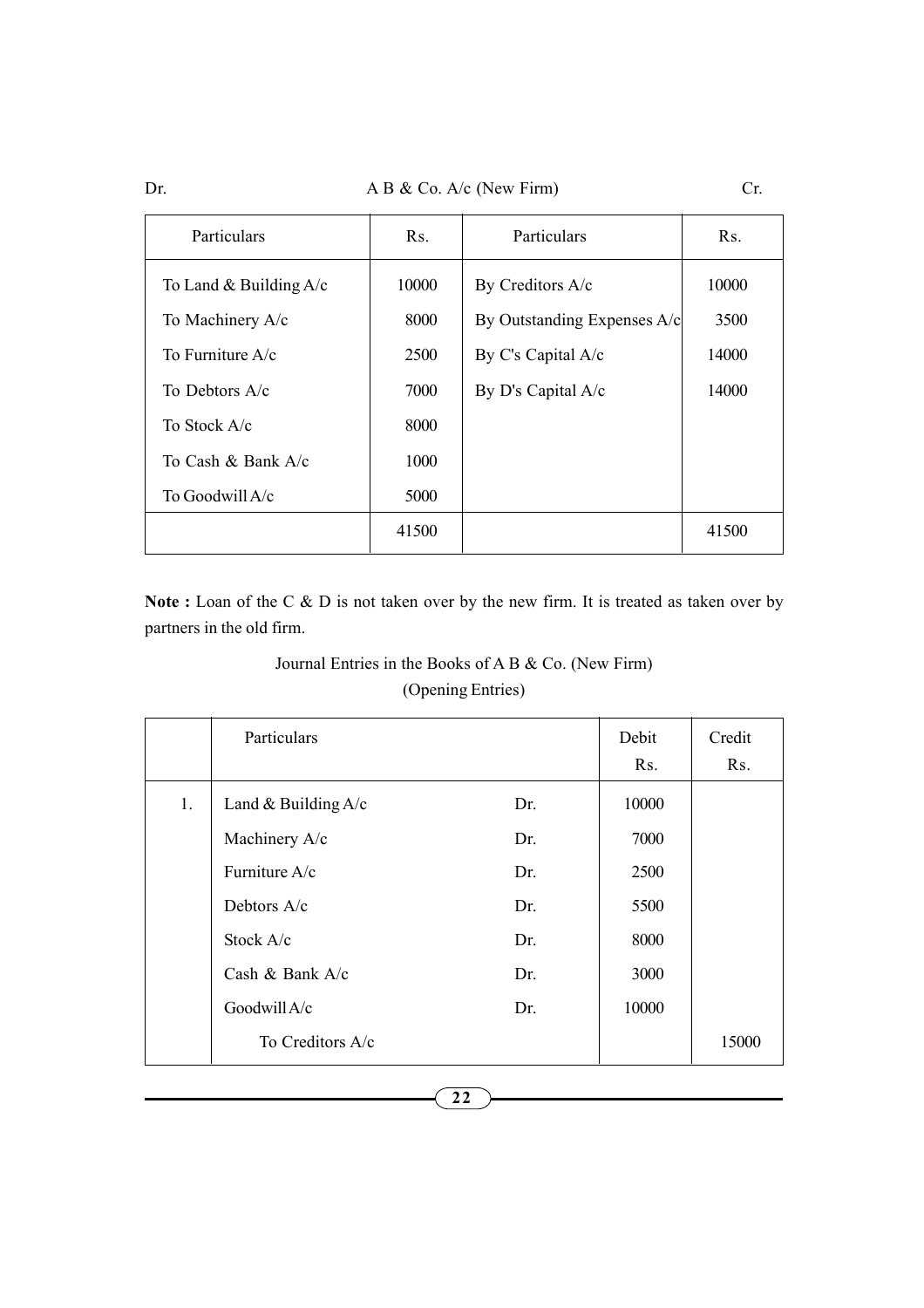|                  | To Outstanding Expenses A/c                         |     |       | 2000  |
|------------------|-----------------------------------------------------|-----|-------|-------|
|                  | To A's Capital A/c                                  |     |       | 14500 |
|                  | To B's Capital A/c                                  |     |       | 14500 |
|                  | (Being assets, liabilities and Capitals taken over) |     |       |       |
| 2.               | Land & Building $A/c$                               | Dr. | 10000 |       |
|                  | Machinery A/c                                       | Dr. | 8000  |       |
|                  | Furniture A/c                                       | Dr. | 2500  |       |
|                  | Debtors A/c                                         | Dr. | 7000  |       |
|                  | Stock A/c                                           | Dr. | 8000  |       |
|                  | Cash & Bank A/c                                     | Dr. | 1000  |       |
|                  | Goodwill A/c                                        | Dr. | 5000  |       |
|                  | To Creditors A/c                                    |     |       | 10000 |
|                  | To Outstanding Expenses A/c                         |     |       | 3500  |
|                  | To C's Capital A/c                                  |     |       | 14000 |
|                  | To D's Capital A/c                                  |     |       | 14000 |
|                  | (Being assets, liabilities & Capitals tavenover)    |     |       |       |
| 3.               | A's Capital A/c                                     | Dr. | 750   |       |
|                  | B's Capital A/c                                     | Dr. | 750   |       |
|                  | C's Capital A/c                                     | Dr. | 750   |       |
|                  | D's Capital A/c                                     | Dr. | 750   |       |
|                  | To Goodwill A/c                                     |     |       | 3000  |
|                  | (Being goodwill reduced)                            |     |       |       |
| $\overline{4}$ . | Cash & Bank A/c                                     | Dr. | 2000  |       |
|                  | To A's Capital A/c                                  |     |       | 250   |
|                  | To B's Capital A/c                                  |     |       | 250   |
|                  | To C's Capital A/c                                  |     |       | 750   |
|                  | To D's Capital A/c                                  |     |       | 750   |
|                  | (Being Cash brought in by partners)                 |     |       |       |
|                  |                                                     |     |       |       |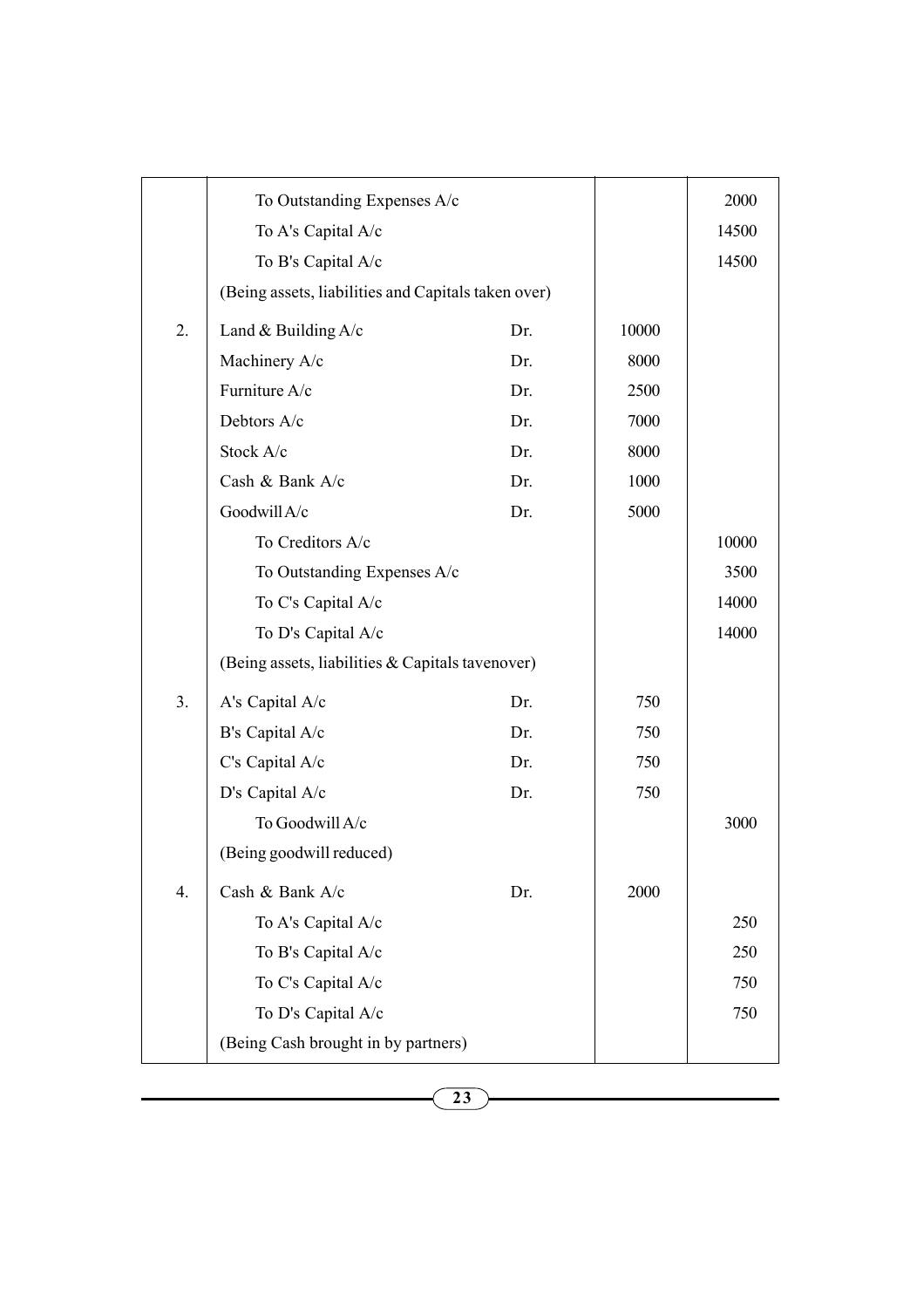Dr. Balance Sheet of AB & Co. Cr.

| Liabilities                 | R <sub>S</sub> . | Assets            | R <sub>S</sub> . |
|-----------------------------|------------------|-------------------|------------------|
| Capitals -<br>A             | 14000            | Land $&$ Building | 20000            |
| B                           | 14000            | Machinery         | 15000            |
| $\mathcal{C}$               | 14000            | Furniture         | 5000             |
| D                           | 14000            | Debtors           | 12500            |
| Creditors                   | 25000            | <b>Stock</b>      | 16000            |
| <b>Outstanding Expenses</b> | 5500             | Cash & Bank       | 6000             |
|                             |                  | Goodwill          | 12000            |
|                             | 86500            |                   | 86500            |

**Illustration 3 :** Ajay and Vijay were in partnership sharing profits  $\&$  loses in the ratio 3 : 2. They agreed to amalgamate their business with that of Sanjay and form a new firm on March 31, 2011. As on that date their Balance Sheets were as follows :

| Liabilities                 | Ajay $\&$<br>Vijay Rs. | Sanjay<br>Rs. | Assets                                | Ajay $\&$<br>Vijay Rs. | Sanjay<br>Rs. |
|-----------------------------|------------------------|---------------|---------------------------------------|------------------------|---------------|
| Capitals -<br>Ajay<br>Vijay | 100000<br>80000        |               | <b>Freehold Premises</b><br>Furniture | 80000<br>24000         | 15000         |
| Sanjay                      |                        | 60000         | Investments                           |                        | 30000         |
| Current $A$ /cs             |                        |               | <b>Stock</b>                          | 60000                  | 45000         |
| Ajay                        | 34000                  |               | 24000<br>Debtors                      |                        |               |
| Vijay                       | 28000                  |               | Provision<br>2000                     | 22000                  | 18000         |
| Sanjay                      |                        | 8000          | Bank                                  | 82000                  |               |
| Loan from Mahesh            |                        | 20000         |                                       |                        |               |
| Creditors                   | 26000                  | 16000         |                                       |                        |               |
| Bank Overdraft              |                        | 4000          |                                       |                        |               |
|                             | 268000                 | 108000        |                                       | 268000                 | 108000        |

24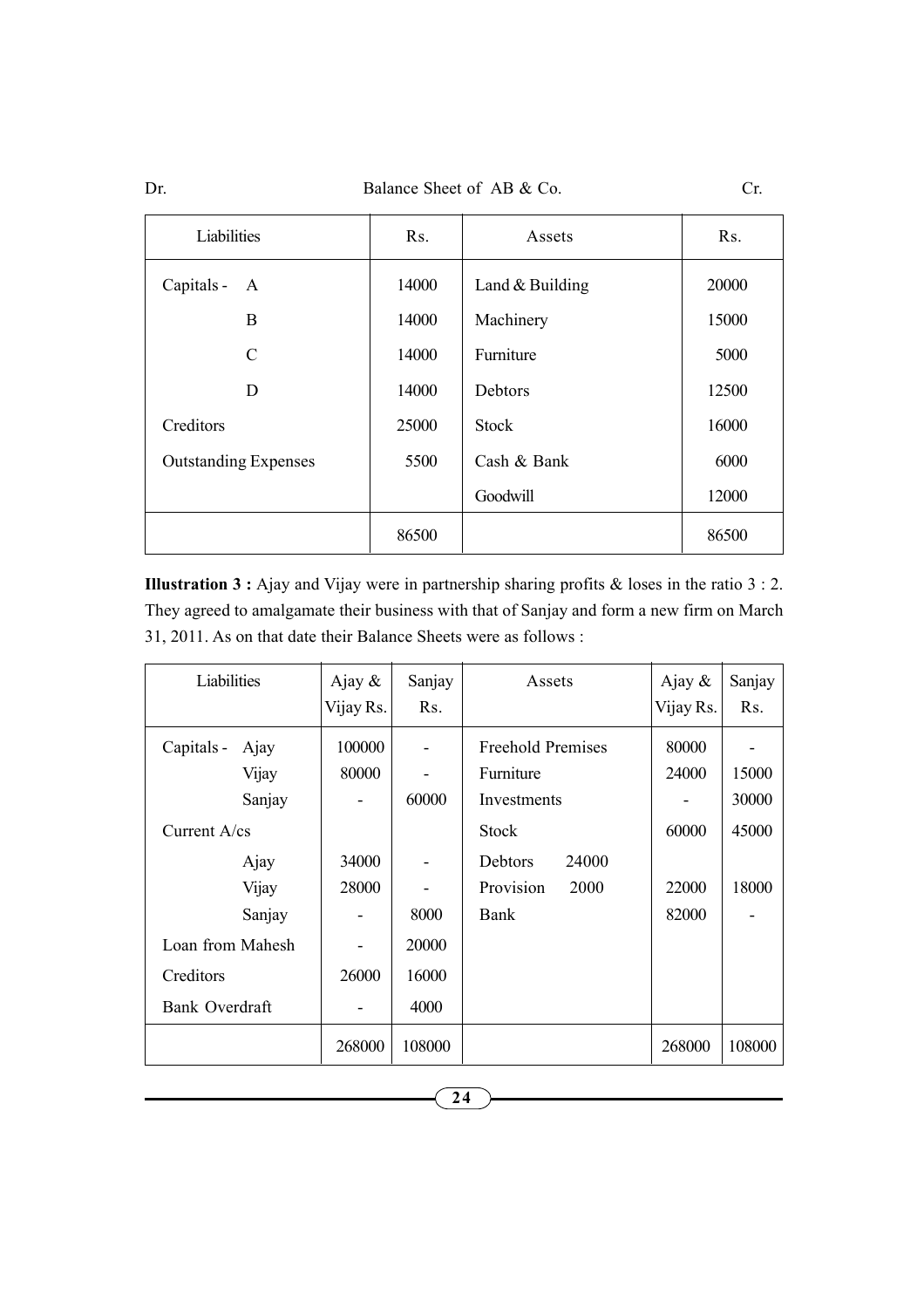The two firms were amalgamated on the following terms :

i) Profits & losses were to be shared : Ajay 2/5, Vijay 2/5 & Sanjay 1/5.

ii) An account for goodwill is to be maintained in the books of new firm, agreed values of goodwill of each firm being : Ajay & Vijay Rs. 120000 and Sanjay Rs. 40000.

iii) Assets of Ajay & Vijay were valued as Freehold Premises Rs. 110000, Furniture Rs.21000, Stock Rs. 69000, Debtors Rs. 23200.

iv) Investment of Sanjay was sold by him for Rs. 46000 and out of this sum he discharged the loan to Mahesh and bank overdraft, the balance being taken over by the new firm.

You are required to prepare important accounts in the books of Ajay & Vijay and also in the books of Sanjay and prepare Balance Sheet in the books of New Firm assuming that capital of new firm was to be Rs. 400000 countribted in their new ratio and any difference being adjusted through their current accounts.

Solution : Ledger Accounts in the Books of Ajay & Vijay.

| ×           |  |
|-------------|--|
| I<br>I<br>٧ |  |

## Profit & Loss Adjustment A/c Cr.

| Particulars                                                                 | Rs.    | Particulars                                               | Rs.                   |
|-----------------------------------------------------------------------------|--------|-----------------------------------------------------------|-----------------------|
| To Furniture<br>To Ajay's Capital A/c 22320<br>To Vijay's Capital A/c 14880 | 3000   | By Freehold Bemises A/c<br>By Stock A/c<br>By Debtors A/c | 30000<br>9000<br>1200 |
|                                                                             | 37,200 |                                                           |                       |
|                                                                             | 40,200 |                                                           | 40,200                |

Dr. Partner's Current A/c Cr.

| Particulars                 | Ajay<br>Rs. | Vijay<br>Rs. | Particulars                                                    | Ajay<br>Rs.             | Vijay<br>Rs.            |
|-----------------------------|-------------|--------------|----------------------------------------------------------------|-------------------------|-------------------------|
| To Partner's Capital<br>A/c | 128320      | 90880        | By Balance bld<br>By P & L Adjustment $A/c$<br>By Goodwill A/c | 34000<br>22320<br>72000 | 28000<br>14880<br>48000 |
|                             | 128320      | 90880        |                                                                | 128320                  | 90880                   |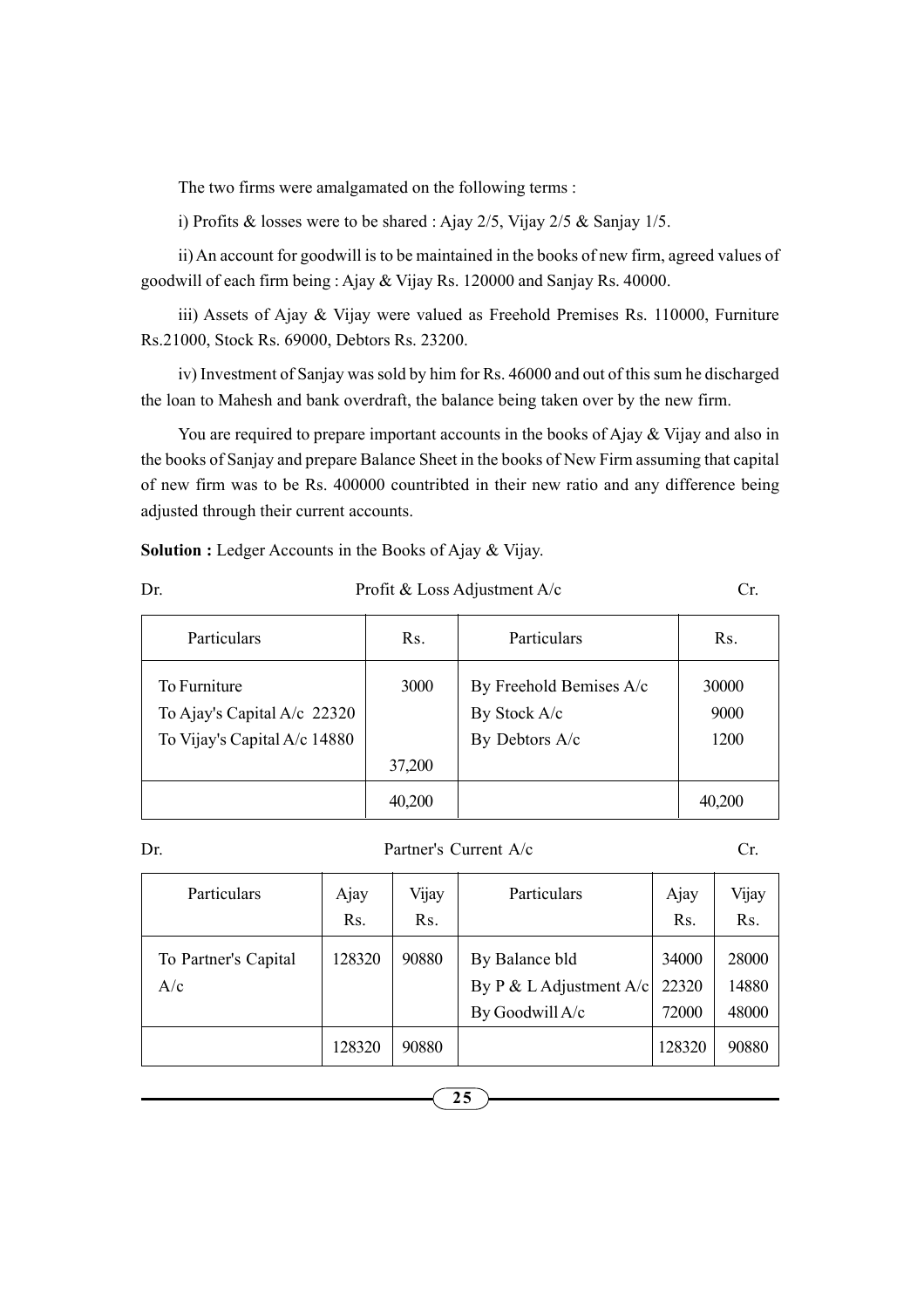| Dr. |                            |                  | New Firm $A/c$         |                  |  |
|-----|----------------------------|------------------|------------------------|------------------|--|
|     | Particulars                | R <sub>S</sub> . | Particulars            | R <sub>S</sub> . |  |
|     | To Freehold Premises $A/c$ | 110000           | By Creditors A/c       | 26000            |  |
|     | To Furniture $A/c$         | 21000            | By Ajay's Capital A/c  | 228320           |  |
|     | To Stock A/c               | 69000            | By Vijay's Capital A/c | 170880           |  |
|     | To Debtors A/c             | 23200            |                        |                  |  |
|     | To Bank A/c                | 82000            |                        |                  |  |
|     | To Goodwill A/c            | 120000           |                        |                  |  |
|     |                            | 425200           |                        | 425200           |  |
|     |                            |                  |                        |                  |  |

## Dr. Partner's Capital A/c Cr.

| <b>Particulars</b> | Ajay   | Vijay            | <b>Particulars</b>                         | Ajay             | Vijay          |
|--------------------|--------|------------------|--------------------------------------------|------------------|----------------|
|                    | Rs.    | R <sub>S</sub> . |                                            | Rs.              | Rs.            |
| To New Firm A/c    | 228320 | 170880           | By Balance bld<br>By Partner's Current A/c | 100000<br>128320 | 80000<br>90880 |
|                    | 228320 | 170880           |                                            | 228320           | 170880         |

## Ledger Accounts in the Books of Sanjay

## Dr. Profit & Loss Adjustment A/c Cr.

| Particulars             | Rs.   | Particulars       | Rs.   |
|-------------------------|-------|-------------------|-------|
| To Sanjay's Current A/c | 16000 | By Investment A/c | 16000 |
|                         | 16000 |                   | 16000 |

26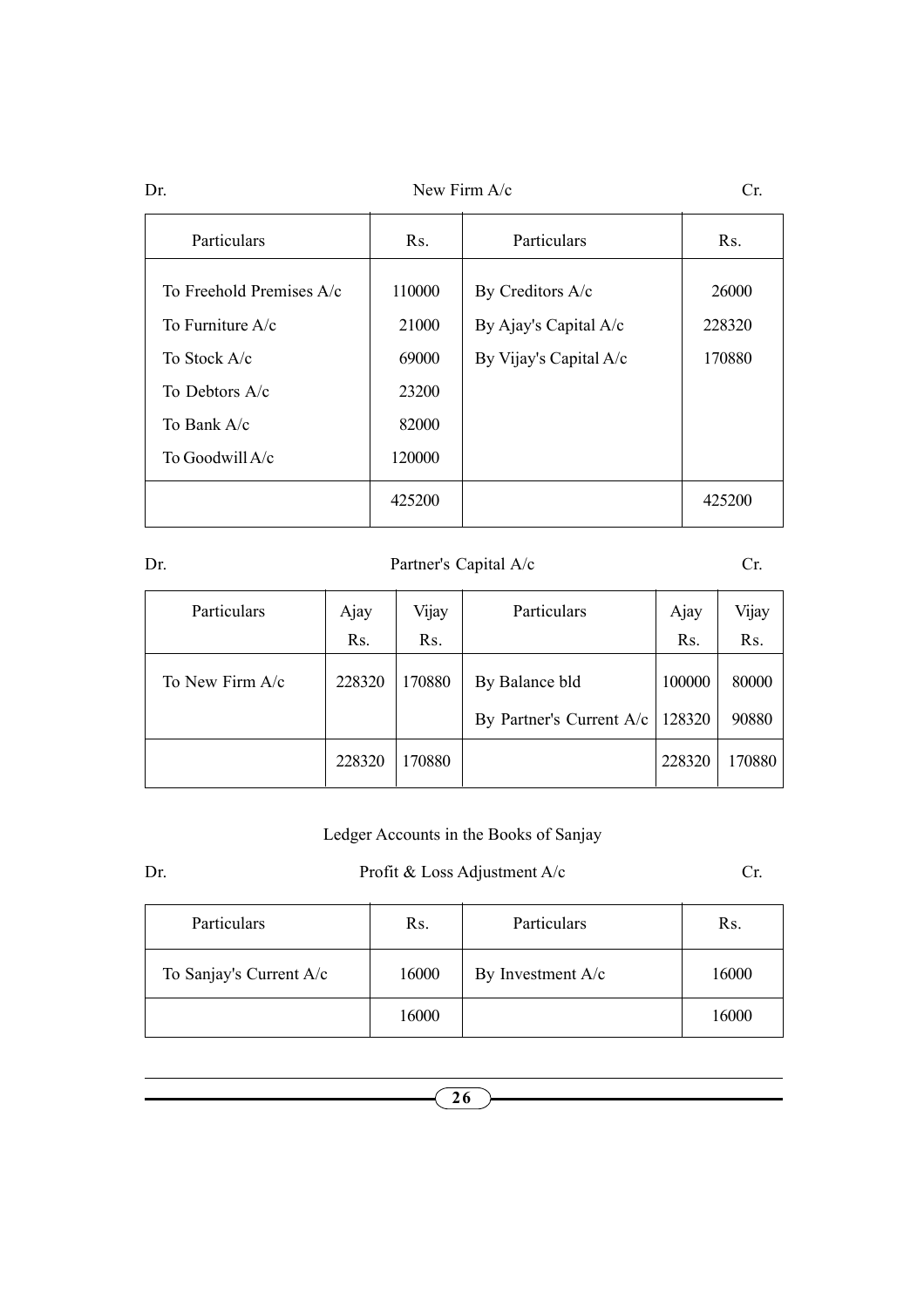## Dr. Sanjay's Capital A/c Cr.

| Particulars     | Rs.    | Particulars             | Rs.    |
|-----------------|--------|-------------------------|--------|
| To New Firm A/c | 124000 | By Balance bld          | 60000  |
|                 |        | By Sanjay's Current A/c | 64000  |
|                 | 124000 |                         | 124000 |

| ć<br>٠<br>I<br>I<br>۰. |
|------------------------|
|------------------------|

## Sanjay's Current A/c Cr.

| Particulars             | Rs.   | Particulars                     | Rs.   |
|-------------------------|-------|---------------------------------|-------|
| To Sanjay's Capital A/c | 64000 | By Balance bld                  | 8000  |
|                         |       | By $P \& L \&$ L Adjustment A/c | 16000 |
|                         |       | By Goodwill A/c                 | 40000 |
|                         | 64000 |                                 | 64000 |

## Dr. New Firm A/c Cr.

| Particulars        | R <sub>S</sub> . | Particulars             | R <sub>S</sub> . |
|--------------------|------------------|-------------------------|------------------|
| To Furniture $A/c$ | 15000            | By Creditors A/c        | 16000            |
| To Stock A/c       | 45000            | By Sanjay's Capital A/c | 124000           |
| To Debtors A/c     | 18000            |                         |                  |
| To Bank A/c        | 22000            |                         |                  |
| To Goodwill A/c    | 40000            |                         |                  |
|                    | 140000           |                         | 140000           |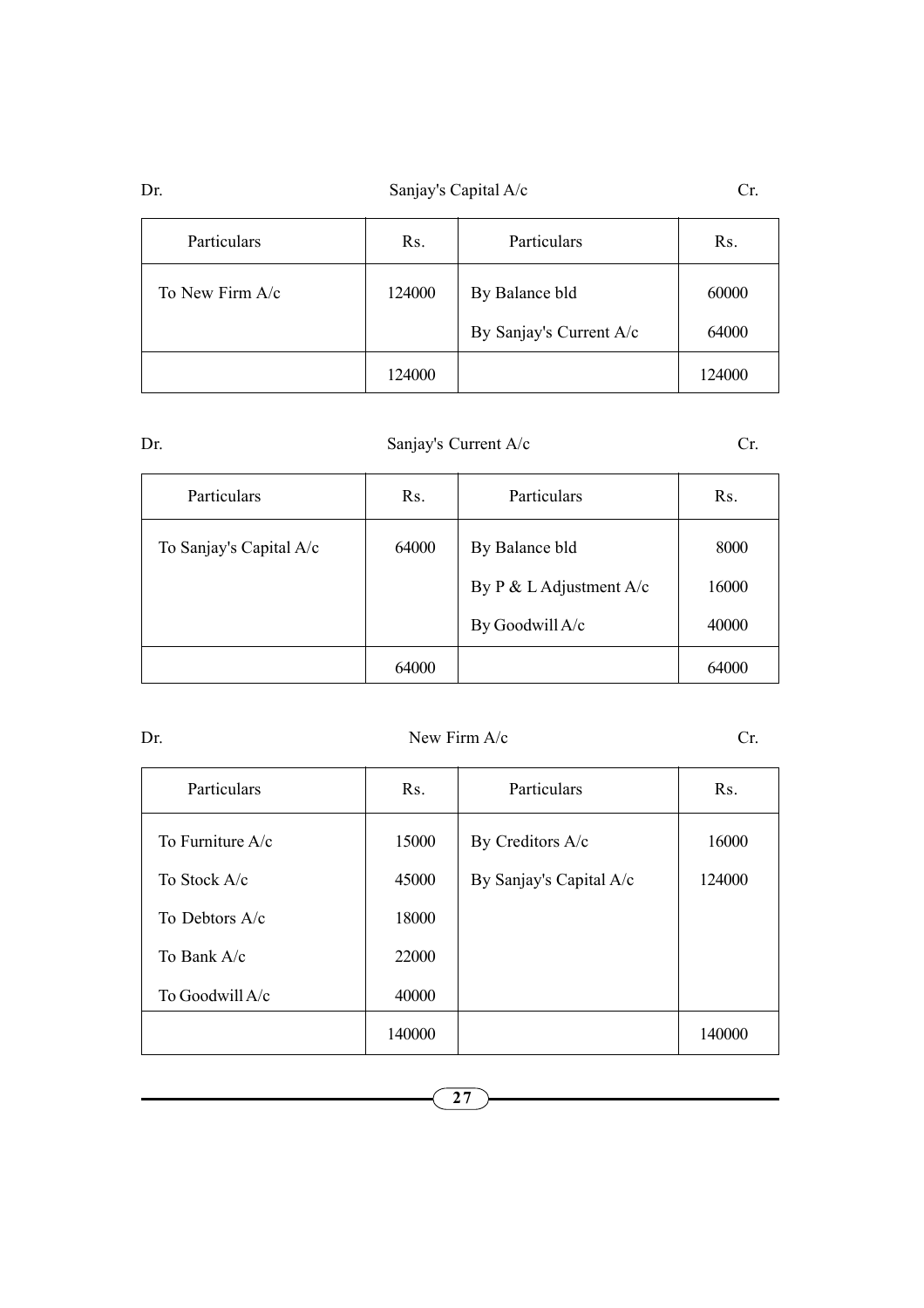Dr. Bank A/c Cr.

| Particulars       | Rs.   | Particulars                                                         | R <sub>S</sub> .       |
|-------------------|-------|---------------------------------------------------------------------|------------------------|
| To Investment A/c | 46000 | By Loan From Mahesh A/c<br>By Bank Overdraft A/c<br>By New Firm A/c | 20000<br>4000<br>22000 |
|                   | 46000 |                                                                     | 46000                  |

| ٠<br>I<br>۰.<br>٧<br>I |
|------------------------|
|------------------------|

## Investment  $A/c$  Cr.

| Particulars                                 | Rs.            | Particulars | Rs.   |
|---------------------------------------------|----------------|-------------|-------|
| To Balance bld<br>To P & L Adjustment $A/c$ | 30000<br>16000 | By Bank A/c | 46000 |
|                                             | 46000          |             | 46000 |

## In the Books of New Firm

## Balance Sheet

| Liabilities     | R <sub>S</sub> . | Assets                   | R <sub>s</sub> . |
|-----------------|------------------|--------------------------|------------------|
| Capital A/cs    |                  | <b>Freehold Premises</b> | 1,10,000         |
| Ajay            | 160000           | Furniture                | 36000            |
| Vijay           | 160000           | Stock                    | 114000           |
| Sanjay          | 80000            | Debtors                  | 41200            |
| Current $A$ /cs |                  | Bank                     | 104000           |
| Ajay            | 68320            | Goodwill                 | 160000           |
| Vijay           | 10880            |                          |                  |
| Sanjay          | 44000            |                          |                  |
| Creditors       | 42000            |                          |                  |
|                 | 565200           |                          | 565200           |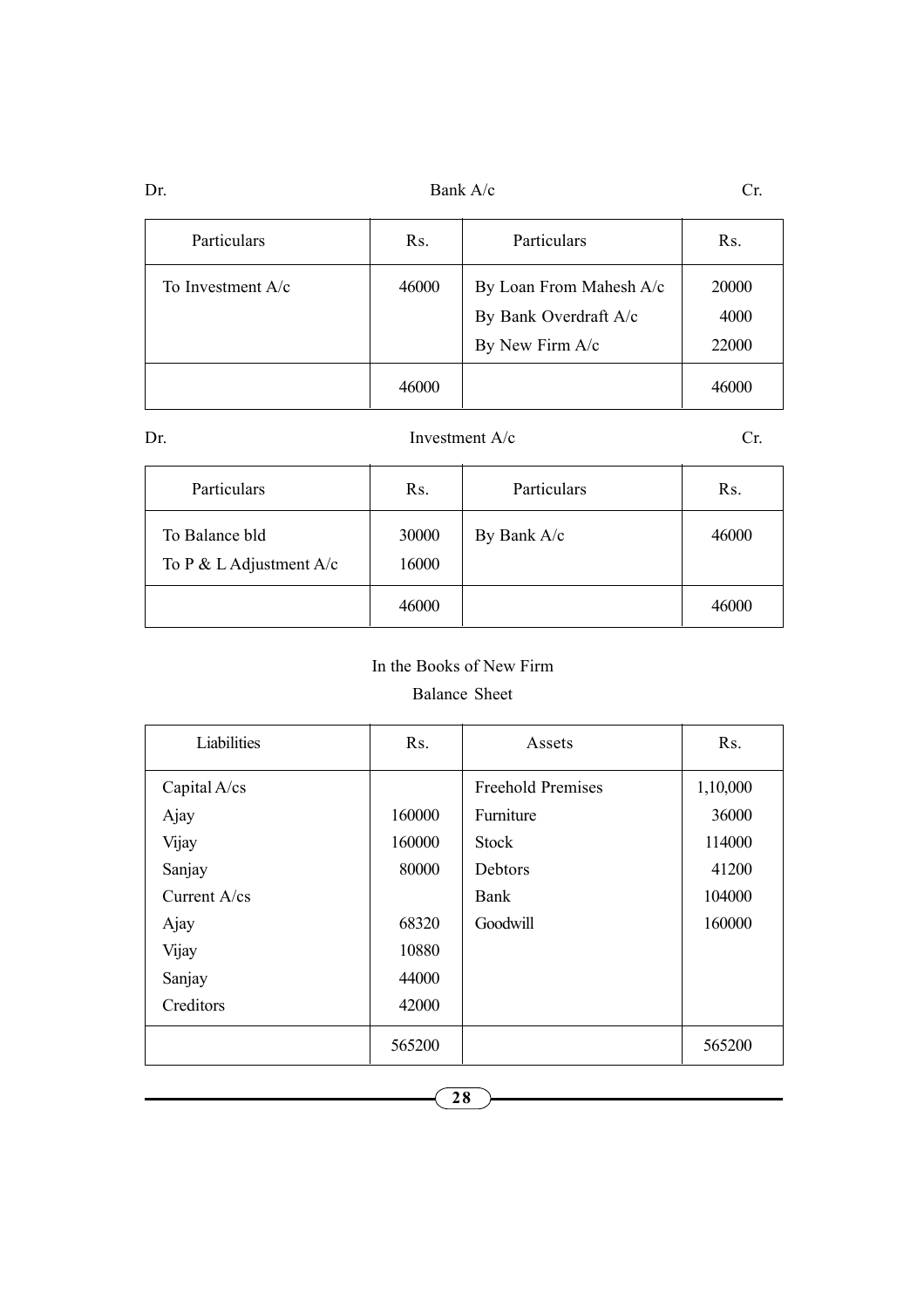| Liabilities                  | P & Q<br>Rs.    | R & S<br>Rs.  | Assets          | P & Q<br>R <sub>S</sub> . | R & S<br>R <sub>s</sub> . |
|------------------------------|-----------------|---------------|-----------------|---------------------------|---------------------------|
| Creditors<br>General Reserve | 104000<br>62000 | 52000<br>6000 | Bank<br>Debtors | 156000<br>130000          | 65000<br>104000           |
| Capitals                     |                 |               | stock           | 42000                     | 26000                     |
| P/R                          | 150000          | 90000         | Office Building | 78000                     |                           |
| Q / S                        | 100000          | 60000         | Furniture       | 10000                     | 13000                     |
|                              | 416000          | 208000        |                 | 416000                    | 208000                    |

**Illustration 4 :** Two firms  $P \& Q$  and  $R \& S$  agreed to amalgamate their businesses. Their positions as on 31st December 2012 were as follows :

Creditors and Debtors of both the firms were not taken over by the new firm P Q R S. Office Building was taken over by P & Q. Goodwill created Rs. 40000 and Rs. 20000 respectively of  $P \& Q$  and  $R \& S$ .

Prepare necessary accounts to close the books of P & Q and R & S and open Balance Sheet in the books of P Q R S.

Solution : In the Books of P & Q.

| Dr. |             | Partner's Capital A/c |             |    |  |
|-----|-------------|-----------------------|-------------|----|--|
|     | Particulars |                       | Particulars |    |  |
|     |             |                       |             | Rс |  |

| Particulars              | P      | Q                | Particulars        | P      | Q                |
|--------------------------|--------|------------------|--------------------|--------|------------------|
|                          | Rs.    | R <sub>s</sub> . |                    | Rs.    | R <sub>s</sub> . |
| To Office Building $A/c$ | 46800  | 31200            | By Balance bld     | 150000 | 100000           |
| To PQRS A/c              | 154200 | 119800           | By General Reserve | 31000  | 31000            |
| (New Firm)               |        |                  | By Goodwill A/c    | 20000  | 20000            |
|                          | 201000 | 151000           |                    | 201000 | 151000           |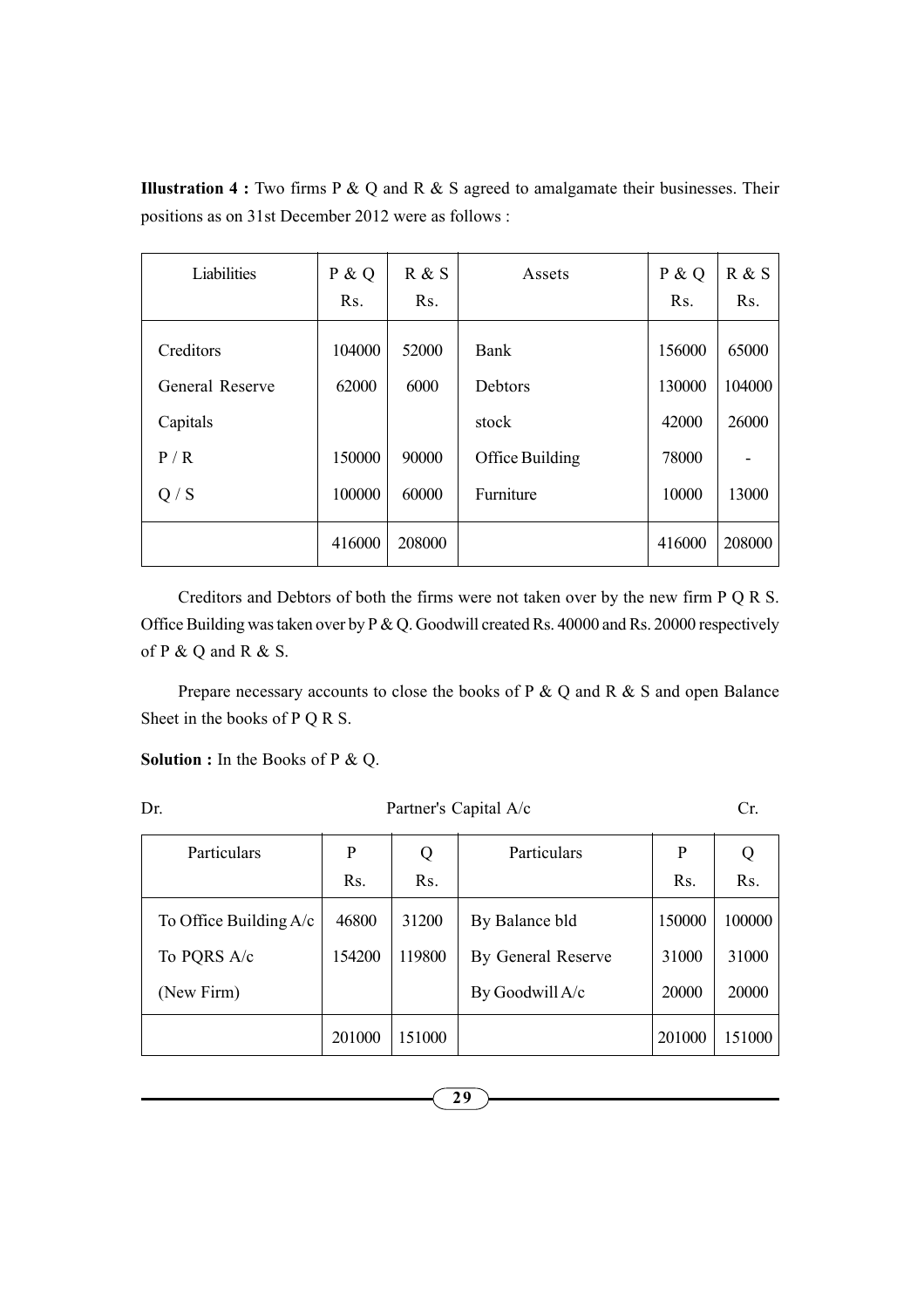## Dr.  $P \ Q \ R \ S \ A/c \ (New Firm)$  Cr.

| Particulars                                                        | Rs.                               | Particulars                              | R <sub>S</sub> . |
|--------------------------------------------------------------------|-----------------------------------|------------------------------------------|------------------|
| To Stock A/c<br>To Furniture A/c<br>To Goodwill A/c<br>To Bank A/c | 42000<br>10000<br>40000<br>182000 | By P's Capital A/c<br>By Q's Capital A/c | 154200<br>119800 |
|                                                                    | 274000                            |                                          | 274000           |

Dr. Bank  $A/c$  Cr.

| Particulars                      | Rs.              | Particulars                     | Rs.              |
|----------------------------------|------------------|---------------------------------|------------------|
| To Balance bld<br>To Debtors A/c | 156000<br>130000 | By Creditors A/c<br>By PQRS A/c | 104000<br>182000 |
|                                  | 286000           |                                 | 286000           |

## Notes :

1. There is no need to prepare P & L Adjustment A/c because no change in the values of assets & liabilities.

2. Office Building is taken over by P & Q. It is in the capital ratio.

3. Creditors and Debtors are not taken over by the new firm. It is treated that these transactions are made in cash.

| In the Books of R $&$ S        |                       |                  |                                                             |                        |                        |
|--------------------------------|-----------------------|------------------|-------------------------------------------------------------|------------------------|------------------------|
| Dr.                            | Partner's Capital A/c |                  |                                                             |                        |                        |
| Particulars                    | P                     | Q                | Particulars                                                 | P                      |                        |
|                                | Rs.                   | R <sub>S</sub> . |                                                             | Rs.                    | R <sub>s</sub> .       |
| To $P Q R S A/c$<br>(New Firm) | 103000                | 73000            | By Balance bld<br>By General Reserve bld<br>By Goodwill A/c | 90000<br>3000<br>10000 | 60000<br>3000<br>10000 |
|                                | 103000                | 73000            |                                                             | 103000                 | 73000                  |
|                                |                       |                  |                                                             |                        |                        |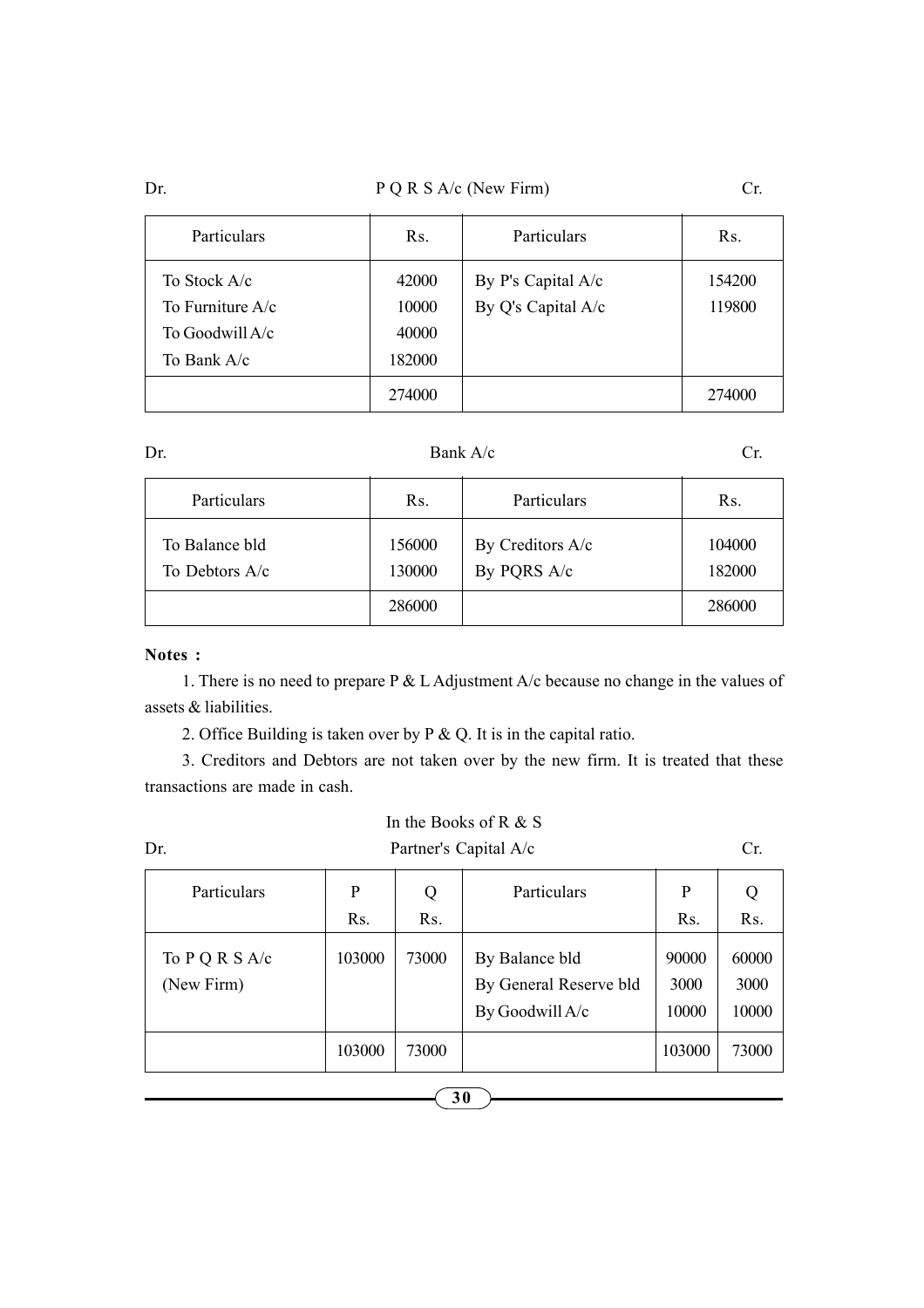| Dr. | Bank A/c | UI. |
|-----|----------|-----|
|     |          |     |

| Particulars    | Rs.    | Particulars      | Rs.    |
|----------------|--------|------------------|--------|
| To Balance bld | 65000  | By Creditors A/c | 52000  |
| To Debtors A/c | 104000 | By PQRS A/c      | 117000 |
|                | 169000 |                  | 169000 |

Dr. P Q R S A/c (New Firm) Cr.

| Particulars        | R <sub>S</sub> . | Particulars        | Rs.    |
|--------------------|------------------|--------------------|--------|
| To Stock A/c       | 26000            | By R's Capital A/c | 103000 |
| To Furniture $A/c$ | 13000            | By S's Capital A/c | 73000  |
| To Goodwill $A/c$  | 20000            |                    |        |
| To Bank A/c        | 117000           |                    |        |
|                    | 176000           |                    | 176000 |

## In the Books of P Q R S (New Firm)

### Balance Sheet Ñ.

| Liabilities  | Rs.    | Assets    | Rs.    |
|--------------|--------|-----------|--------|
| Capital A/cs |        | Stock     | 68000  |
| $\mathbf{P}$ | 154200 | Furniture | 23000  |
| Q            | 119800 | Bank      | 299000 |
| R            | 103000 | Goodwill  | 60000  |
| S            | 73000  |           |        |
|              | 450000 |           | 450000 |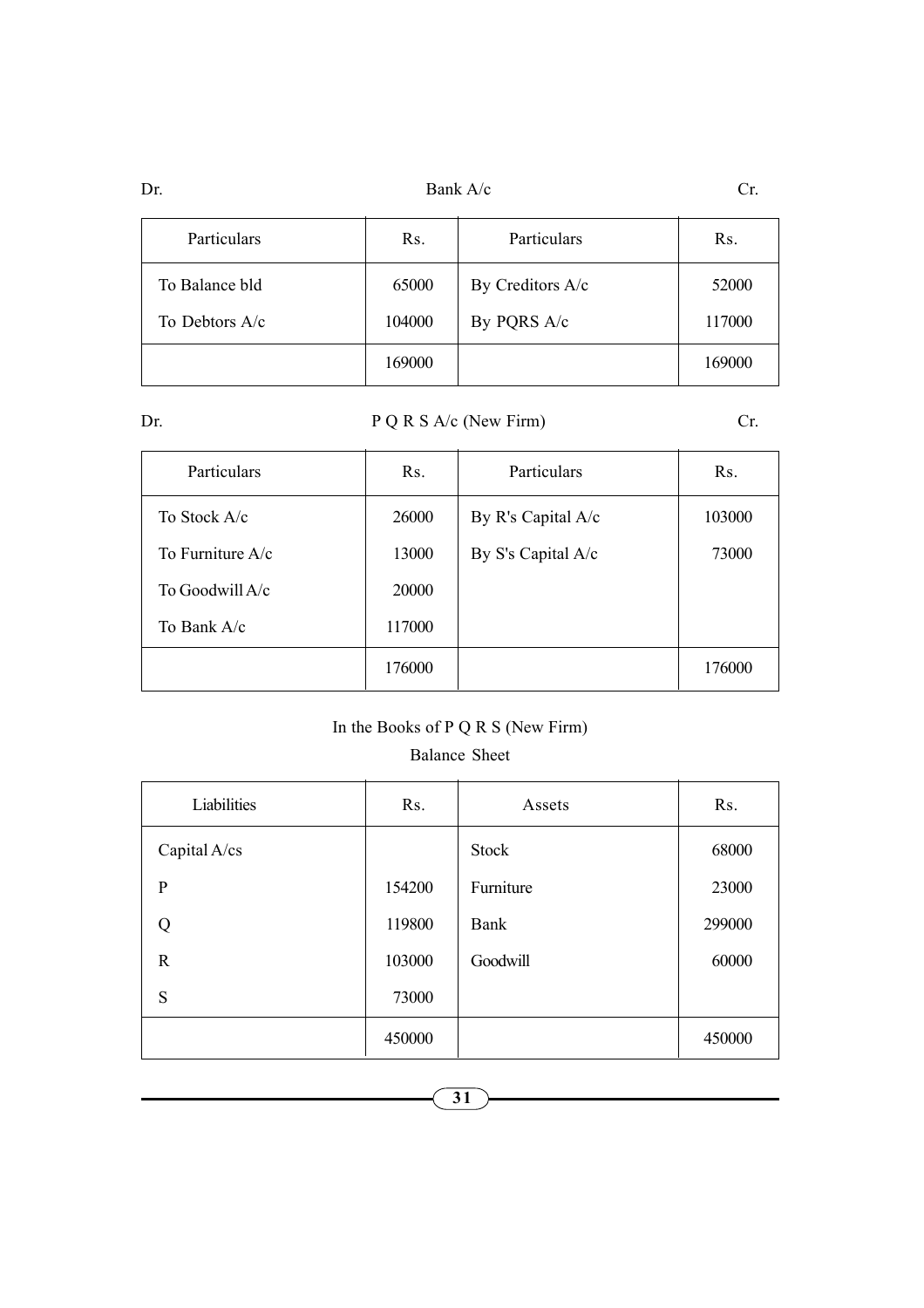#### 3. Summary :

Amalgamation of partnership firms means merger of two or more partnership firms with one another and formation of a new firms. The firm carrying on same type of business merge into each another. There are different ways of amalgamation of partnership firms. The amalgamation is made for the purpose to avoid cut-throat competition, to minimize common expenses, to get advantage of large scale business, to strengthen the capital position etc. Accounting for amalgamation of partnership firms includes closing entries in the books of old firms and opening entries in the books of the new firm.

#### 4. Terms to Remember :

1) Amalgamation : When two or more partnership firms merge with one another and form a new firm it is called as amalgamation.

2) Partnership : The relation between persons who have agreed to share the profits of a business carried on by all or any of them acting for all.

3) Goodwill : It is an intangible asset arising from business connections or reputation of an enterprise.

#### 5. Answers to Check Your Progress :

 $1 - b$ ,  $2 - a$ ,  $3 - a$ ,  $4 - b$ 

#### 6. Exercise :

#### Essay Type -

1. Explain the term amalgamation of partnership firms. What are the objectives of amalgamation of partnership firms?

2. State the journal entries necessary for accounting of amalgamation in the books of old firms.

3. Give the journal entries for amalgamation in the books of new firm.

## Practical Problems -

(1) Firms M  $\&$  N and O  $\&$  P decided to amalgamate as on 1st January, 2013 under the name Maharashtra Trading Co. Their Balance Sheets were as follows on 31st December, 2012.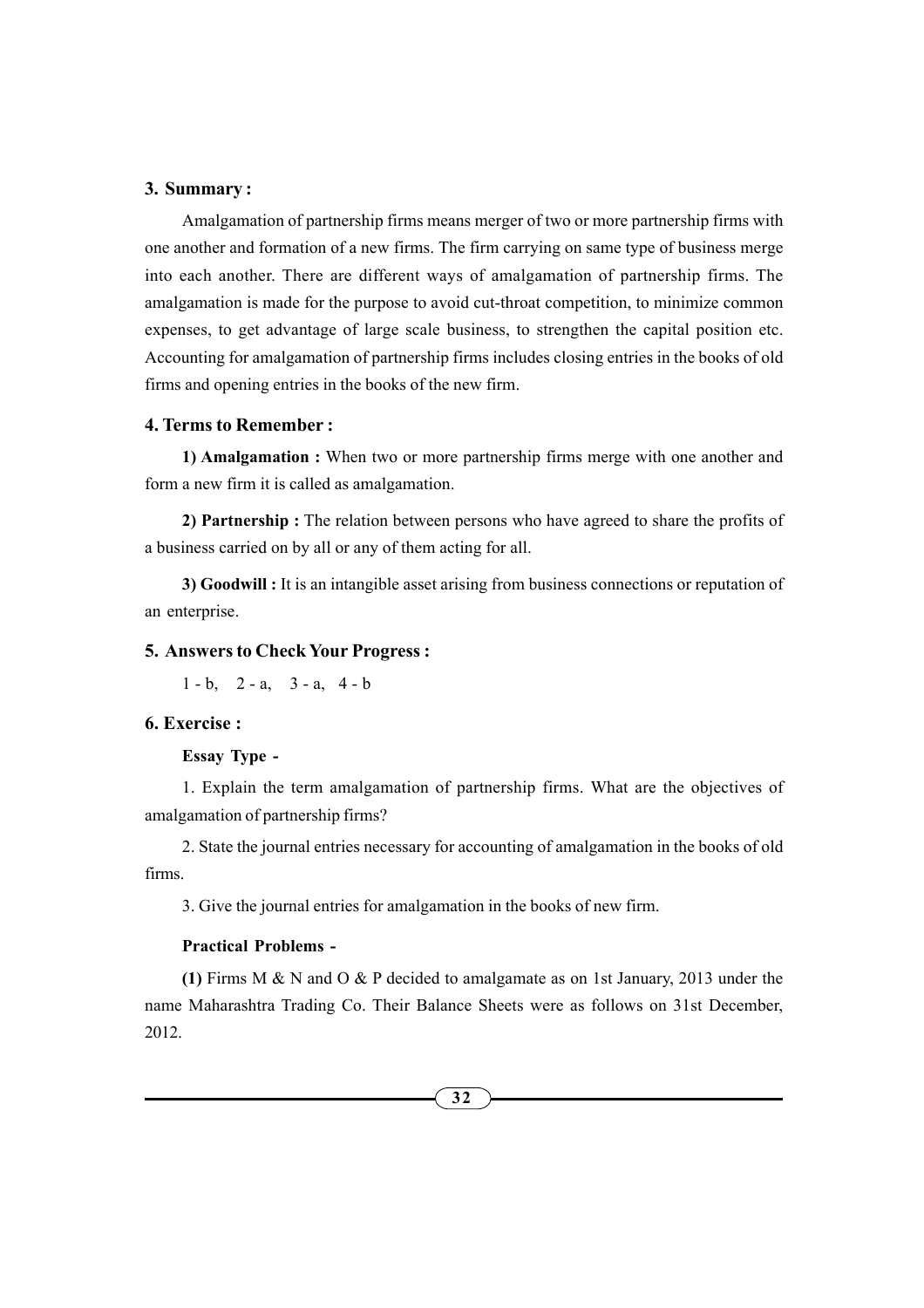| Liabilities      | M & N | O & P | Assets          | M & N | O & P |
|------------------|-------|-------|-----------------|-------|-------|
|                  | Rs.   | Rs.   |                 | Rs.   | Rs.   |
| Creditors        | 10000 | 22000 | <b>Building</b> | 18000 |       |
| <b>Bank Loan</b> |       | 8000  | Goodwill        |       | 10000 |
| Reserve          | 20000 | ۰     | <b>Stock</b>    | 30000 | 26000 |
| Capitals         |       |       | Debtors         | 12000 | 24000 |
| M                | 30000 |       | Investment      | 20000 |       |
| N                | 20000 |       |                 |       |       |
| $\Omega$         |       | 15000 |                 |       |       |
| $\mathbf{P}$     |       | 15000 |                 |       |       |
|                  | 80000 | 60000 |                 | 80000 | 60000 |

M & N shared profits in proportion to their capitals, while O & P shared profits equally. The terms of amalgamation were :

i) The building owned by M  $\&$  N to be taken over by the new firm at Rs. 23000. However, the new firm does not take over their investment.

ii) The goodwill appearing in the books of  $O & P$  was worthless.

iii) After the above adjustments have been made,  $O &$  P each to bring in Rs. 5000 as additional capitals.

Give necessary journal entries in the books of  $M \& N$ , show necessary accounts in the books of O & P and the Balance sheet in the books of Maharashtra Trading Co.

(2) M /s A & Co. having A and B as equal partners, decided to amalgamate with C & Co. having C and D as equal partners on the following terms and conditions :

a) The new firm A C and Co. to pay Rs. 12000 to each firm for goodwill.

b) The new firm to take over investment at 10% depreciation, land at Rs. 66800, premises at Rs. 53000, machinery at Rs. 9000 and only the trade liabilities of both the firms. The debtors being taken over at given value.

c) The capital of new firm was fixed at Rs. 160000 and shared equally by all partners.

The following were the Balance Sheets of both the firms on the date of amalgamation :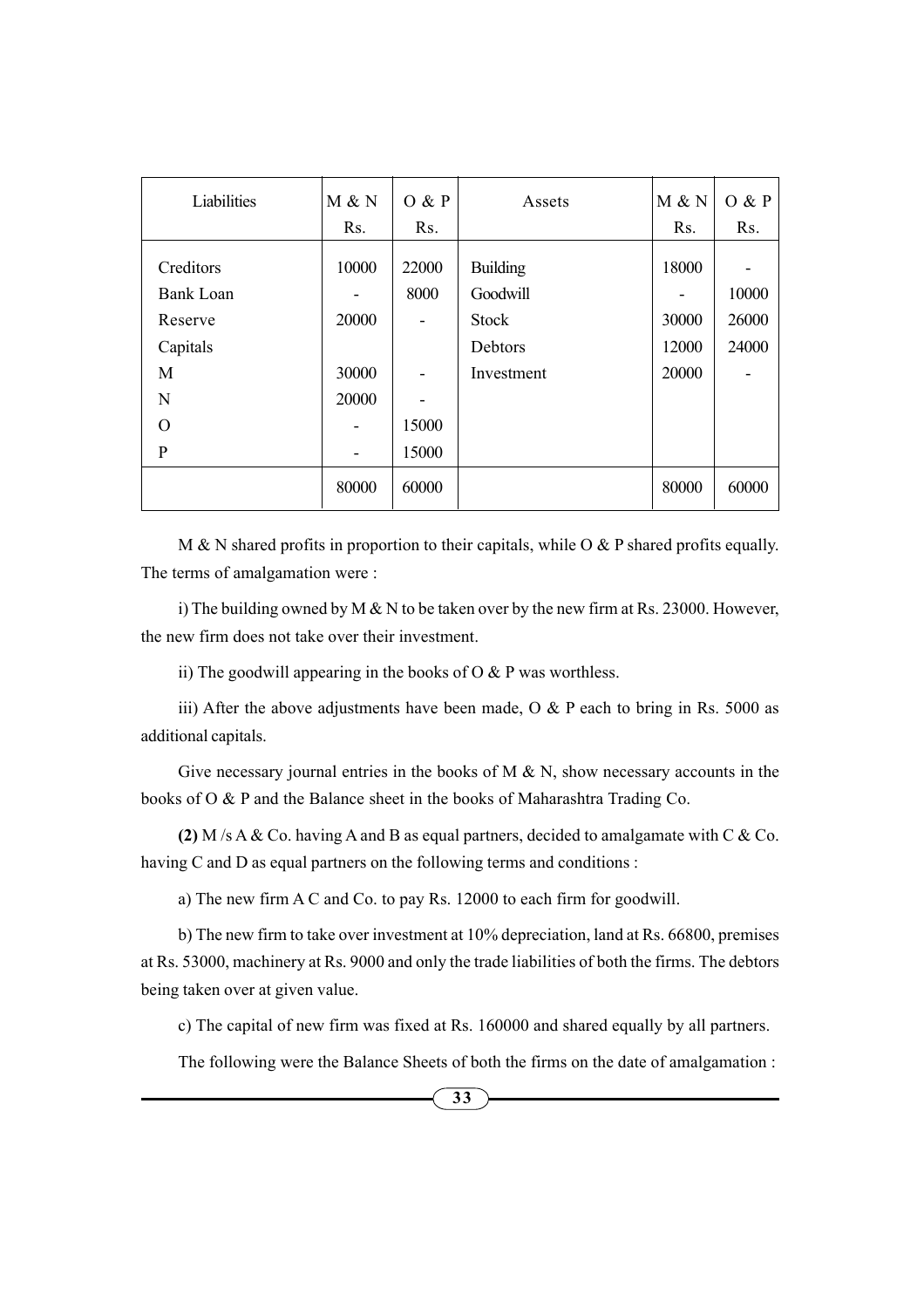| Liabilities              | A & Co<br>Rs. | C & Co<br>Rs. | Assets           | A & Co<br>Rs. | C & Co<br>Rs. |
|--------------------------|---------------|---------------|------------------|---------------|---------------|
| <b>Trade Liabilities</b> | 25000         | 10000         | Cash             | 15000         | 12000         |
| Bank overdraft           | <b>2000</b>   | 10000         | Investments      | 10000         | 8000          |
| A's loan                 | 6000          |               | 10000<br>Debtors |               |               |
| General Reserve          | 10000         | 4000          | - Provision 1000 | 9000          | 4000          |
| Capitals:                |               |               | Furniture        | 12000         | 6000          |
| A                        | 35000         |               | Premises         | 30000         |               |
| B                        | 22000         |               | Land             |               | 50000         |
| C                        |               | 36000         | Machinery        | 15000         |               |
| D                        |               | 20000         | Goodwill         | 9000          |               |
|                          | 100000        | 80000         |                  | 100000        | 80000         |

Assuming immediate discharge of bank overdraft, prepare necessary accounts in the books of A & Co. and C & Co. and also prepare the Balance sheet of the new firm.

(3) Two partnership firms carrying on business under the style of Black & Co. and White & Co. respectively, decided to amalgamate into Grey & Co. with effect from 1st January, 2013. Their Balance Sheets as on 31st December, 2012 were as follows :

| Liabilities             | Black &<br>$Co.$ Rs. | White &<br>$Co.$ Rs. | Assets            | Co. Rs. | Black $\&$ White $\&$<br>$Co.$ Rs. |
|-------------------------|----------------------|----------------------|-------------------|---------|------------------------------------|
| <b>Sundry Creditors</b> | 10000                | 9500                 | Plant & Machinery | 10000   |                                    |
| Bank overdraft          | 15000                |                      | Goodwill          |         | 5000                               |
| Capitals - B            | 19000                |                      | <b>Stock</b>      | 20000   | 5000                               |
| X                       |                      | 10000                | Debtors           | 10000   | 10000                              |
| Y                       |                      | 2000                 | Cash              |         | 1500                               |
|                         |                      |                      | Capitals - A      | 4000    |                                    |
|                         | 44000                | 21500                |                   | 44000   | 21500                              |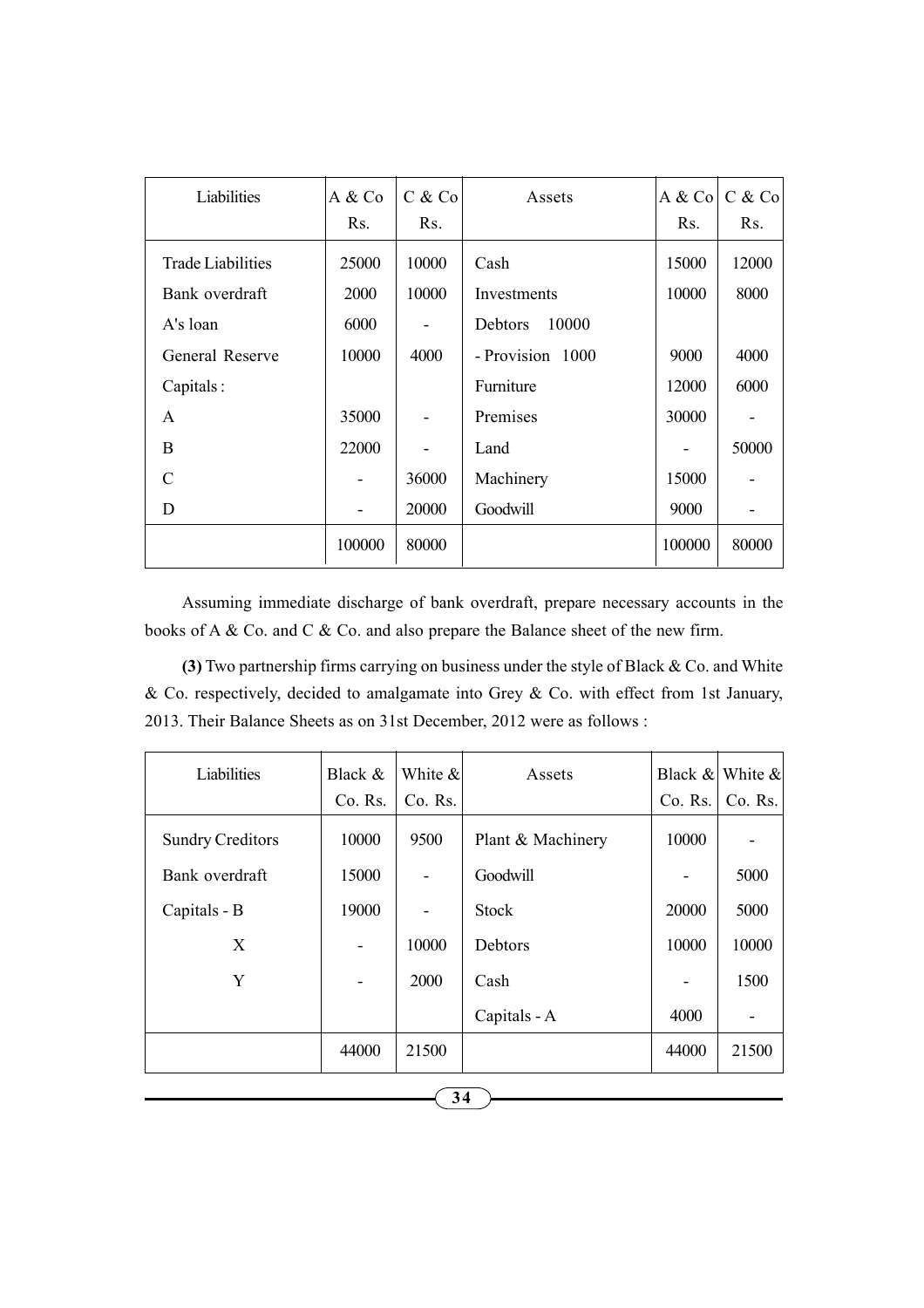The follwing further information is given :

i) A and B share profit  $\&$  losses in the ratio 1 : 2 and X and Y share profit  $\&$  losses equally.

ii) All fixed assets are to be devalued by 20%.

iii) All stock is to be appreciated by 50%.

iv) Goodwill is to be ignored for the purpose of amalgamation.

v) The fixed capital accounts in the new firm are to be : A - Rs. 2000, B - Rs. 3000, X - Rs. 1000 and Y - Rs. 4000. The necessary adjustments are made in cash.

Pass necessary journal entries in the books of Black & Co. Prepare necessary accounts in the books of White  $& Co.$  and prepare Balance sheet in the books of Grey  $& Co.$ 

(4) Two firms Rsm & Co. and Bharat & Co. decided to amalgamate on 1st January, 2013 and form a new firm Dasharath & Co. The Balance Sheets of the two firms on 31st Decemebr 2012 were as follows :

| Liabilities          | Ram &   | Bharat $\&$ | Assets                   |         | Ram & Bharat & |
|----------------------|---------|-------------|--------------------------|---------|----------------|
|                      | Co. Rs. | Co. Rs.     |                          | Co. Rs. | Co. Rs.        |
| Creditors            | 25000   | 15000       | <b>Building</b>          | 40000   |                |
| <b>Bills Payable</b> | 5000    |             | Plant & Machinery        | 30000   | 25000          |
| Bank Loan            |         | 10000       | Dead Stock               | 5000    |                |
| Capitals:            |         |             | Furniture                | -       | 8000           |
| Ram                  | 60000   |             | Debtors                  | 28000   | 25000          |
| Laxman               | 30000   |             | Stock in trade           | 10000   | 35000          |
| <b>Bharat</b>        |         | 50000       | <b>Bills Receivables</b> |         | 6000           |
| Shatrughna           |         | 25000       | <b>Bank</b>              | 7000    | 1000           |
|                      | 120000  | 100000      |                          | 120000  | 100000         |

The follwing arrangements were agreed upon :

i) Buildings were appreciated by 20% and Dead Stock was subjected to 5% depreciation.